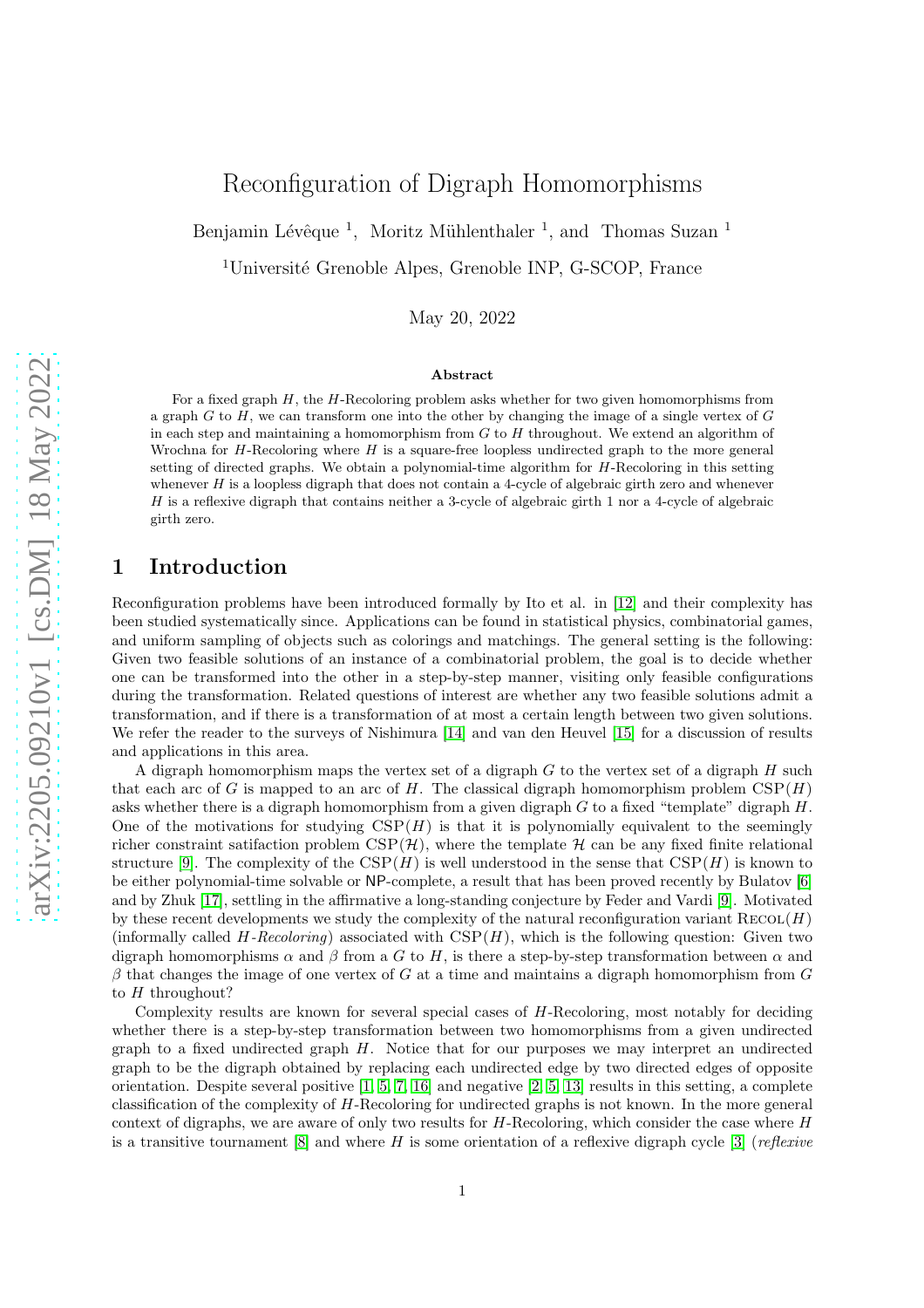<span id="page-1-0"></span>

<span id="page-1-1"></span>Figure 1: The two non-isomorphic orientations of a 4-cycle with algebraic girth zero.



Figure 2: The orientation of a 3-cycle with algebraic girth 1.

means that there is a loop on each vertex). We extend the topological approach of Wrochna for H-Recoloring for undirected graphs to digraphs and obtain the following results, which generalize the previous algorithmic results in [\[1,](#page-22-0) [3,](#page-22-2) [7,](#page-23-7) [16\]](#page-23-8). The *algebraic girth* of the orientation of a cycle is the absolute value of the number of forward arcs minus the number of backward arcs. A *4-cycle of algebraic girth 0* is either one of the two graphs shown in Figure [1.](#page-1-0)

<span id="page-1-2"></span>Theorem 1. *Let* H *be a loopless digraph that contains no 4-cycle of algebraic girth 0 as subgraph. Then* H*-Recoloring admits a polynomial-time algorithm.*

The triangle of algebraic girth 1 is shown in Figure [2.](#page-1-1) For reflexive digraphs H we show the following.

<span id="page-1-3"></span>Theorem 2. *Let* H *be a reflexive digraph that contains neither a triangle of algebraic girth 1 nor a 4-cycle of algebraic girth 0 as subgraph. Then* H*-Recoloring admits a polynomial-time algorithm.*

One intriguing property of reconfiguration problems is that they can be easy even if the underlying decision problem is hard (and vice versa). To illustrate this, consider the classical 3-Coloring problem, which can be stated as the following graph homomorphism problem: Given an undirected graph  $G$ , is there a homomorphism from  $G$  to the complete graph on three vertices? While 3-Coloring is NPcomplete, Cereceda et al. have shown in [\[7\]](#page-23-7) that, given two such homomorphisms, there is a polynomialtime algorithm that decides whether there is a step-by-step transformation between them. Theorem [1](#page-1-2) implies a large class of such examples. For instance, it is known that there are orientations  $H$  of a tree such that  $CSP(H)$  is NP-complete, but Theorem [1](#page-1-2) shows that H-Recoloring admits a polynomial-time algorithm for any orientation  $H$  of a tree. The situation is different for reflexive graphs. Deciding if there is a homomorphism into a fixed reflexive graph  $H$  is trivial, since a homomorphism may map all vertices of a graph to the same looped vertex of  $H$ . However, deciding if two given homomorphisms to a reflexive graph H admit a step-by-step transformation turns out to be non-trivial (see Theorem [2\)](#page-1-3).

### 1.1 Our results and their relation to Wrochna's algorithm

We show that the topological approach introduced by Wrochna in [\[16\]](#page-23-8) for the reconfiguration of homomorphisms of undirected graphs can be extended to the digraph homomorphisms. An undirected graph is called *square-free* if it does not contain a cycle on four vertices as a subgraph. For a homomorphism  $G \to H$  of directed or undirected graphs, we refer to the image of a vertex as its *color*. Two digraph homorphisms  $\alpha, \beta : G \to H$  admit a step-by-step transformation if there is a sequence  $f_1, f_2, \ldots, f_\ell$  of homomorphisms  $G \to H$ , such that  $\alpha = f_1$ ,  $\beta = f_\ell$ , and any two consecutive homomorphisms  $f_i$ ,  $f_{i+1}$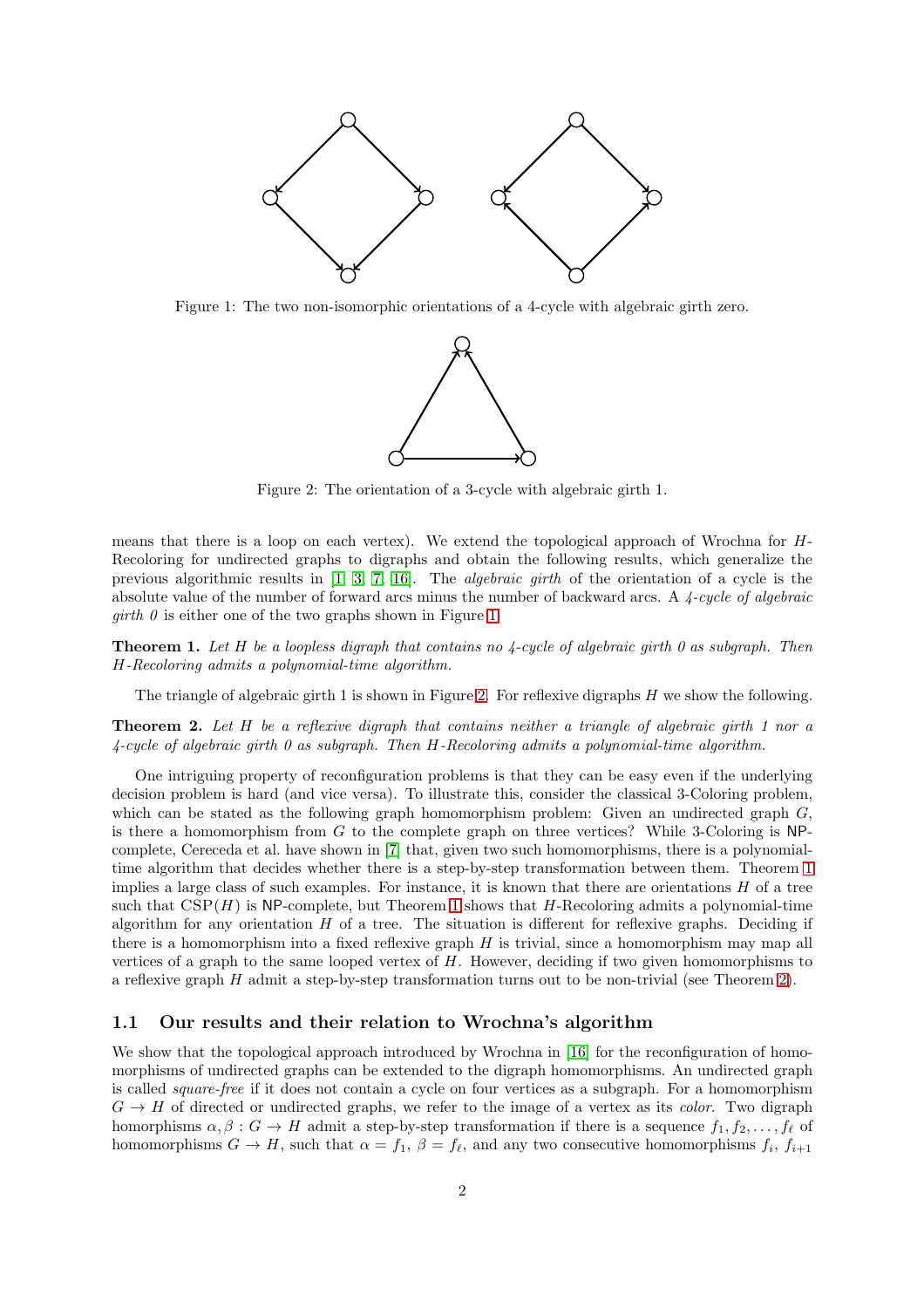differ with respect to the color of exactly one vertex. Such a sequence is called H*-recoloring sequence* (from  $\alpha$  to  $\beta$ ). One key observation of Wrochna is that if H is an undirected square-free graph then, whenever the color of a vertex changes during a transformation, all of its neighbors must have the same color. This so-called *monochromatic neighborhood property* implies that, roughly speaking, the color changes of a single vertex in a  $H$ -recoloring sequence determine those of all other vertices. This sets the stage for a topological point of view on the problem, which in turn results in a characterization of *all* possible sequences of color changes of a single arbitrary vertex of G that generate H-recoloring sequences satisfying the monochromatic neighborhood property. This characterization allows for a polynomial-time algorithm that either finds a suitable sequence of color changes of a vertex or concludes that no such sequence exists.

At first sight, the crucial premise of Wrochna's algorithm seems to be the square-freeness of H. But in fact the algorithm finds for any undirected graph  $H$ , square-free or not, a representation of all  $H$ recoloring sequences that satisfy the monochromatic neighborhood property (possibly there is no such sequence). In fact, Wrochna remarks the following.

<span id="page-2-0"></span>Remark 3 ([\[16\]](#page-23-8)). *We note that none of the proofs in this paper used any structural properties of H. If we consider* H*-Recoloring for any graph* H*, but only allow recoloring a vertex if all of its neighbors have one common color (in other words, a reconfiguration step is allowed only when the homotopy class of the mapping does not change), the same results will follow.*

From this remark it follows that the algorithm also works in the following cases for undirected graphs H with loops allowed: H does not contain  $C_4$ ,  $K_3$  with one loop added and  $K_2$  with both loops added.

For a loopless digraph  $H$ , a natural structural property that enforces the monochromatic neighborhood property of any  $H$ -recoloring sequence is that  $H$  does not contain a 4-cycle of algebraic girth 0 (see Figure [1\)](#page-1-0). It is not hard to see that any H-recoloring sequence induces a  $\bar{H}$ -recoloring sequence for the underlying undirected graph  $\bar{H}$  of H. Following the discussion of Wrochna's algorithm above, we may apply it to the graph  $\bar{H}$  and it will return a representation of all  $\bar{H}$ -recoloring sequences that satisfy the monochromatic neighborhood property. Since we know that, under the restrictions of Theorem [1,](#page-1-2) all Hrecoloring sequences satisfy the monochromatic neighborhood property, it remains to determine whether or not there is one of the  $\bar{H}$ -recoloring sequence that is compatible with the orientation of the arcs of H. For this purpose we introduce the so-called zigzag condition that allows us to obtain a characterization of all possible sequences of color changes of a particular vertex of G that generate precisely H-recoloring sequences that satisfy the monochromatic neighborhood property and in addition are compatible with the orientation of the arcs of  $H$  (see Theorem [8\)](#page-9-0). This characterization leads to the polynomial-time algorithm of Theorem [1.](#page-1-2)

In order to prove Theorem [2,](#page-1-3) we first adapt Wrochna's algorithm to undirected reflexive graphs. The topological intuition behind the monochromatic neighborhood property is that all H-recoloring sequences satisfying this property are in the same homotopy class (see [\[16\]](#page-23-8) for more details). For reflexive undirected graphs we introduce another such property: We say that an H-recoloring sequence satisfies the *push-orpull property* if, whenever a vertex v of a graph G changes its color, say from a to b, then the color of any neighbor of v in G is either a or b. The natural structural property on a reflexive undirected graph  $H$ that ensures that any  $H$ -recoloring sequence satisfies the push-or-pull property is that  $H$  is triangle-free. We obtain a characterization of sequences of color changes of vertices of G that generate H-recoloring sequences satisfying the push-or-pull property (see Theorem [26\)](#page-16-0). This result implies that  $H$ -Recoloring admits a polynomial-time algorithm for any undirected reflexive graph H of girth at least 5, which has been proved recently by Lee et al. using other methods  $[1]$ . For reflexive digraphs  $H$ , we can apply the algorithm of Theorem [26](#page-16-0) (almost) as a black box for the corresponding undirected graph  $H$  and then check whether any of the  $\bar{H}$  recoloring sequences is compatible with the orientation of the arcs of H. Depending on which case of Theorem [26](#page-16-0) applies, different levels of sophistication are required, but in any case there is a polynomial-time algorithm. We thus obtain Theorem [2.](#page-1-3)

### 1.2 Related work

The complexity of H-Recoloring for undirected graphs H has been studied systematically, in particular since the work of Cereceda et al. [\[7\]](#page-23-7), who showed that if H is a  $K_3$ , a complete graph on three vertices, then H-Recoloring admits a polynomial-time algorithm, despite  $CSP(K_3)$  ("3-Coloring") being NP-complete. Wrochna generalized this result in [\[16\]](#page-23-8) showing that H-Recoloring admits a polynomial-time algorithm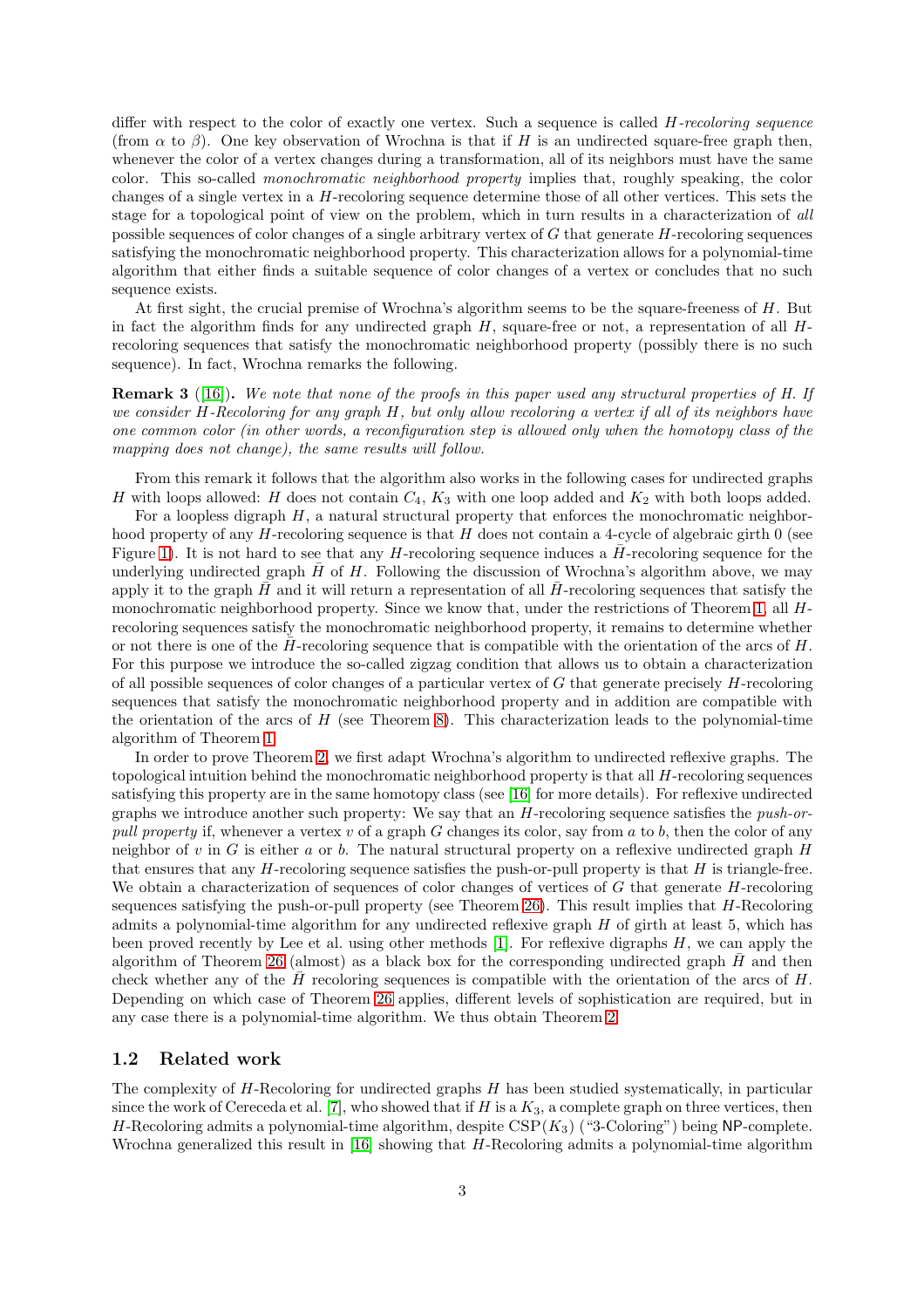if  $H$  is loopless and square-free. Brewster and al. gave a complexity classification of  $H$ -Recoloring for the class of circular cliques  $C_{p,q}$  [\[5\]](#page-23-6). Note that their polynomial-time algorithm for  $2 \leq p/q < 4$  includes graphs  $H$  that are not square-free. Recently, Lee et al. adapted Wrochna's algorithm to the case that  $H$ is reflexive and has girth at least  $5$  [\[1\]](#page-22-0). On the negative side, it is known that  $H$ -Recoloring is PSPACE-complete if H is a clique on at least four vertices [\[2\]](#page-22-1), a circular clique  $C_{p,q}$  where  $p/q \geq 4$  [\[5\]](#page-23-6), a wheel on a k-cycle, where  $k \geq 3$  and  $k \neq 4$  [\[13\]](#page-23-9), or a quadrangulation with certain properties [13].

We are aware of two results for  $H$ -Recoloring for digraphs  $H$ . The first one is by Brewster et al., who showed that  $H$ -Recoloring admits a polynomial-time algorithm if  $H$  is a reflexive digraph cycle that does not contain a 4-cycle of algebraic girth 0 [\[3\]](#page-22-2). In spirit this algorithm uses the topological approach of Wrochna that reduces the task of finding H-recoloring sequences to finding vertex walks in H. Secondly, Dochterman and Singh study the Hom-complex for digraphs  $G$  and  $H$  and show that it is connected (in the topological sense) if H is a transitive tournament  $T_n$  [\[8\]](#page-23-10) on n vertices. From this they conclude that any instance of  $T_n$ -Recoloring is a YES-instance and give a polynomial-time algorithm that finds a  $T_n$ -recoloring sequence. The algorithm is simple and does not need any topological tools. It boils down to the fact that a homomorphism of an acyclic digraph into a tournament corresponds to a linear extension of a partial order. To reconfigure one linear extension into another, we may take the last element where the two linear extensions disagree and assign to the vertex with the smaller image the larger image (with respect to the total order).

Further results are known for  $H$ -Recoloring for a relational structure  $H$  on a Boolean domain. This problem corresponds to the reconfiguration of satisfying assignments of Boolean formulas. In [\[10\]](#page-23-11), Gopalan et al. provide a complexity trichotomy for this problem, characterizing the relations for which Boolean satisfiability reconfiguration is in P, NP-complete, or PSPACE-complete. Another popular theme with a different flavor is the reconfiguration of subgraphs, which may be considered to be homomorphisms (injective or not) from a fixed graph  $H$  to a given graph  $G$ . In this context, Ito et al. showed that reconfiguring directed paths is PSPACE-complete. Often however the graph  $H$  is not fixed, but any subgraph of a certain "shape", e.g., any tree, would be acceptable. We refer the readers to the survey of Nishimura [\[14\]](#page-23-1) for an overview of known results in this direction, in particular those on the reconfiguration of independent sets, as well as [\[11\]](#page-23-12) for results on spanning and induced subgraphs. A general introduction to reconfiguration problems that also discusses their relation to combinatorial games and puzzles can be found in [\[15\]](#page-23-2).

### 1.3 Organization

Section [2](#page-3-0) contains notation and basic definitions that are needed to prove Theorems [1](#page-1-2) and [2.](#page-1-3) In Section [3](#page-5-0) we will discuss the relation of H-Recoloring to the Hom-graph. Section [5](#page-8-0) contains the polynomial-time algorithm for H-Recoloring, where  $H$  is a loopless digraph that contains no 4-cycle of algebraic girth 0 (Theorem [1\)](#page-1-2). Section [6](#page-14-0) is divided into two parts. In Section [6.1](#page-15-0) we adapt Wrochna's algorithm to undirected reflexive graphs. We use this algorithm in Section [6.2](#page-19-0) in order obtain a polynomial-time algorithm for H-Recoloring for reflexive digraphs  $H$  that contain neither a 4-cycle of algebraic girth 0 nor a triangle of algebraic girth 1 (Theorem [2\)](#page-1-3).

# <span id="page-3-0"></span>2 Preliminaries

A directed graph (digraph) is a pair  $(V(G), A(G))$  where  $V(G)$  is a finite set of vertices and  $A(G) \subseteq$  $V(G) \times V(G)$  are *arcs*. We write  $u \to v$  when  $uv \in A(G)$ . We say that a digraph G is *symmetric* if  $vu \in A(G)$  whenever  $uv \in A(G)$ . A digraph G is *reflexive* if  $uu \in A(G)$  for each vertex  $u \in V(G)$ . We interpret a symmetric digraph as *undirected graph* and think of two edges  $\{uv, vu\}$  as undirected edge, which we also write as uv since it should be clear from the context whether we refer to a directed or undirected edge. We write  $E(G)$  for the set of undirected edges of a symmetric graph G. For any digraph G, we canonically associate to G an unoriented graph G where  $V(G) = V(G)$  and  $uv \in E(G)$ if  $u \to v$  or  $v \to u$ . Let G be a digraph. The *in-neighborhood* (resp., *out-neighborhood*) of a vertex  $v \in V(G)$  is given by  $N_G^-(v) := \{w \in V(G) \mid w \to v\}$  (resp.,  $N_G^+(v) := \{w \in V(G) \mid v \to w\}$ ). If G is symmetric (undirected), the neighborhood  $N_G(v)$  of a vertex  $v \in V(G)$  is the set of vertices adjacent to v in G, that is,  $N_G(v) := \{w \in V(G) \mid vw \in E(G)\}\.$  Let G and H be digraphs. A homomorphism  $\phi: G \to H$  or (*H*-coloring of *G*) is a map  $V(G) \to V(H)$  that preserves arcs, that is, for each  $u \to v$ ,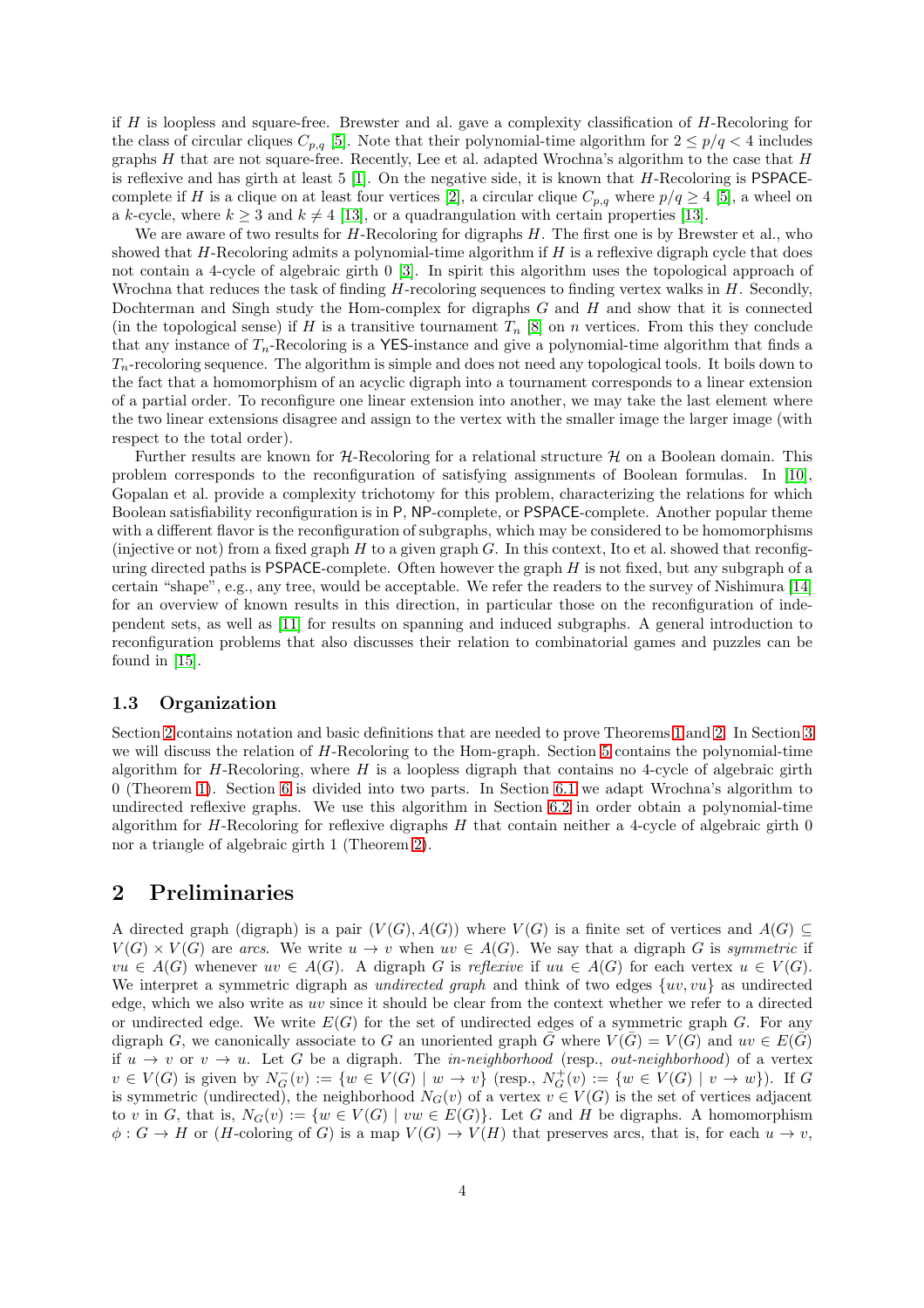<span id="page-4-0"></span>

Figure 3: Consider the grey graph H and the three walks  $W_1, W_2$  and  $W_3$  in H (their successive vertices are drawn in black). The walk  $W_1$  reduces to  $W_2$ . The walk  $W_3$  is already reduced.

we have  $\phi(u) \to \phi(v)$ . Similarly, for undirected graphs G and H, a homomorphism  $\phi: G \to H$  is a map  $V(G) \to V(H)$  that preserves edges (but not necessarily non-edges). A homomorphism  $\alpha: G \to H$  also induces a homomorphism  $\bar{\alpha}$ :  $\bar{G} \rightarrow \bar{H}$ .

A *walk* W in an undirected graph G is a sequence of consecutive edges  $W = (v_1v_2)(v_2v_3)\dots(v_{n-1}v_n)$ . The reverse walk  $W^{-1}$  of a walk  $W = (v_1v_2)(v_2v_3)\dots(v_{n-1}v_n)$  is the walk  $W^{-1} = (v_nv_{n-1})\dots(v_2 v_1)$ . The length  $|W|$  of W the number of edges of W. A *cycle* C is a closed walk, i.e., a walk such that  $v_1 = v_n$ . A walk in digraph G is a walk in  $\overline{G}$ . The *algebraic girth* of a cycle C in a digraph G is the absolute value of the number of forward arcs minus the number of backward arcs. We say that a graph or a digraph G is *connected* if for any two vertices  $u, v \in V(G)$  there is a walk from u to v in G. A walk  $W = (v_1v_2)...(v_{n-1}v_n)$  in a digraph is *directed* if  $v_i \to v_{i+1}$  for all  $1 \le i \le n-1$ . The walk W is *symmetric* if both W and  $W^{-1}$  are directed. We denote the empty walk by  $\varepsilon$ .

The fundamental groupoid. Let H be an undirected or directed graph. Given a walk  $W =$  $(v_1\, v_2)(v_2\, v_3)\dots (v_{n-1}\, v_n)$  in H, we call *reduction* the two following operations (see Figure [3\)](#page-4-0):

- The operation of deleting  $(v_i v_{i+1})(v_{i+1} v_{i+2})$  from W if  $v_i = v_{i+2}$  and  $1 \le i \le n-2$
- The operation of deleting  $(v_i v_{i+1})$  from W if  $v_i = v_{i+1}$  and  $1 \le i \le n-1$ . Note that this operation requires a loop on  $v_i$ , so it applies in particular if  $H$  is reflexive.

We say that W is *reduced* if none of the two operations above can be applies. That is, for  $1 \leq i \leq$  $n-2$ , we have  $v_{i+2} \neq v_i$  and for  $1 \leq i \leq n-1$ , we have  $v_{i+1} \neq v_i$ . We can *reduce* a walk W by iteratively applying reductions on it; we can easily see that by doing so we obtain a unique reduced walk. By considering two walks to be equivalent if they reduce to the same walk, we obtain an equivalence relation  $\sim$  on the walks in H. The fundamental groupoid  $\pi(H)$  is the set of all equivalence classes of walks in H under  $\sim$ . Its groupoid operation is the concatenation  $\cdot$  of walks and its neutral element is the empty walk  $\varepsilon$ . For any walk  $W = (v_1 v_2) \dots (v_{n-1} v_n)$ , the inverse of (the class of) W in  $\pi(H)$  is (the class of) the reversed walk  $W^{-1} = (v_n v_{n-1}) \dots (v_2 v_1)$  since both  $WW^{-1}$  and  $W^{-1}W$  reduce to  $\epsilon$ . In the next sections of this paper, we will write  $W_1 = W_2$  *in*  $\pi(H)$  if  $W_1 \sim W_2$ , that is,  $W_1$  and  $W_1$  reduce to the same walk.

Cyclic reduction. We say that closed walk  $C = (v_1v_2)...(v_{n-1}v_1)$  is *cyclically reduced* if it is reduced and additionally  $v_2 \neq v_{n-1}$ . We can *cyclically reduce* any reduced closed walk C by iteratively deleting from it both its first and last edges while one is the inverse of the other. This operation leads to a unique decomposition  $C = A^{-1}C_0A$  where A is the sequence of deleted edges of C and  $C_0$  is cyclically reduced.

**The H-recoloring problem.** Let G and H be digraphs. Recall that two digraph homomorphisms  $\alpha, \beta : G \to H$  admit an H-recoloring sequence if for some  $\ell$  there are digraph homomorphisms  $f_1, f_2, \ldots, f_\ell :$  $G \to H$ , such that  $\alpha = f_1$ ,  $\beta = f_\ell$  and for  $1 \leq i \leq \ell$ , the two homorphisms  $f_i$  and  $f_{i+1}$  differ with respect to the color of a single vertex of G. The problem  $\text{RECOL}(H)$  asks whether, given a graph G and two digraph homomorphisms  $\alpha, \beta : G \to H$ , the homomorphisms  $\alpha$  and  $\beta$  admit an H-recoloring sequence. Equivalently, the problem  $RECOL(H)$  can be defined as a reachability problem on the following (undirected) *reconfiguration graph*  $\mathcal{R}_H(G)$ . The vertex set of  $\mathcal{R}_H(G)$  is the set of homomorphisms from G to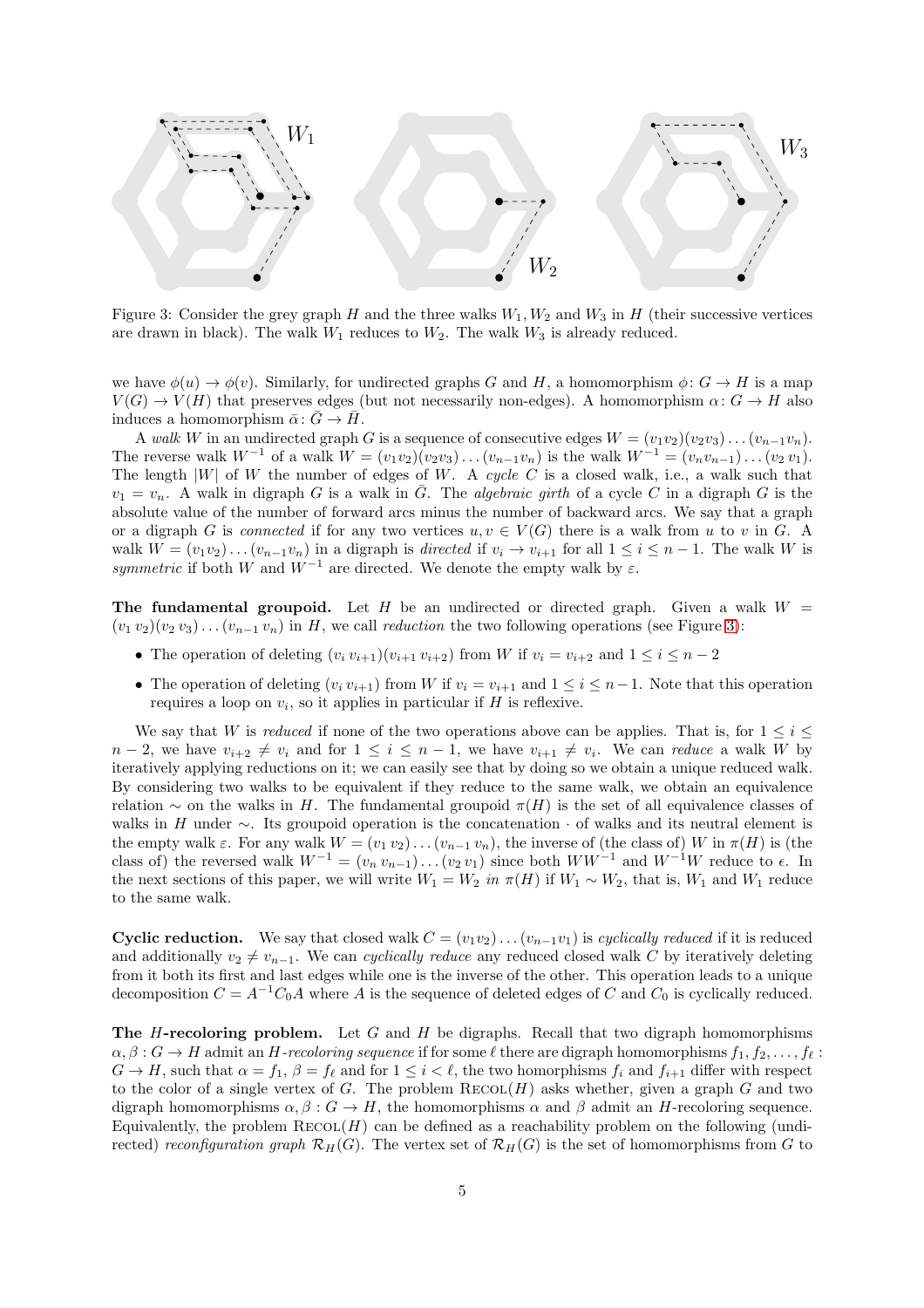H and two vertices of  $\mathcal{R}_H(G)$  are adjacent if the corresponding homomorphisms differ with respect to the image of exactly one vertex of G. Hence,  $\text{RECOL}(H)$  asks whether there is a path from  $\alpha$  to  $\beta$  in  $\mathcal{R}_H(G)$ .

In this entire paper we assume that  $G$  and  $H$  are directed or undirected, (weakly) connected graphs, with at least two vertices. One can see that assuming the connectivity of  $G$  and  $H$  imposes no restrictions, since if  $G$  is not connected, we may consider the reconfiguration of each connected component of G separately. If  $H$  is not connected, observe that any connected component of  $G$  maps to a connected component of H.

# <span id="page-5-0"></span>3 H-Recoloring and Hom-graphs

In this section we will discuss different natural adjacency relations that have been considered for digraph homomorphisms. Our main technical goal is to show that if H does not contain a cycle of algebraic girth 0 then H-Recoloring is equivalent to reachability in the graph  $\text{Hom}_{1}(G, H)$ , which will be defined shortly. In the setting of undirected reflexive graphs this has been observed in [\[1\]](#page-22-0) and the proof essentially carries over to digraphs. Similar to [\[1\]](#page-22-0), we use this result in order to generalize an algorithm for reflexive instances of  $H$ -Recoloring, where  $H$  is reflexive and triangle-free, to all instances to obtain Theorem [2.](#page-1-3)

Let us consider an adjacency relation on graph homomorphisms that is different from the one used to define  $\mathcal{R}_H(G)$ . It yields the so-called Hom-graph  $\text{Hom}(G, H)$ , whose vertices are homomorphism from G to H and two homomorphisms  $\phi, \psi : G \to H$  are adjacent if for each edge uv of G, we have that  $\phi(u)\psi(v)$ is an edge of H. It is known that for simple, undirected graphs (symmetric digraphs), the graphs  $\mathcal{R}_H(G)$ and  $\text{Hom}(G, H)$  have the same connected components (although their edge sets may be different). For reflexive undirected graphs or digraphs (with or without loops) this is not the case in general (an example is given below). That being said, Brewster and al. generalized their results for  $H$ -Recoloring where  $H$  is a reflexive digraph cycle from [\[3\]](#page-22-2) to the corresponding recoloring problems in the Hom-graph in [\[4\]](#page-23-13) (with or without restriction on the number of vertex that can change color at the same step).

Homomorphisms that are adjacent in  $Hom(G, H)$  may differ with respect to the colors of more than one vertex of G. In order to get something more similar to the graph  $\mathcal{R}_H(G)$ , we may consider the subgraph  $\text{Hom}_{1}(G, H)$  of  $\text{Hom}(G, H)$ , where two homomorphisms are adjacent if they are in  $\text{Hom}(G, H)$ and they differ with respect to the color of exactly one vertex of G. Let  $\text{Recol}_1(H)$  be the problem that asks whether, given a digraph G (symmetric or not) and two homomorphisms  $\phi, \psi : G \to H$ , there is a path connecting  $\phi$  and  $\psi$  in Hom<sub>1</sub>(G, H). To illustrate the differences between the graphs  $\mathcal{R}_H(G)$ ,  $Hom_1(G, H)$  and  $Hom(G, H)$ , we consider the example shown in Figure [4.](#page-6-0) The graph G is the oriented cycle shown in black. The graph  $H^{\circ}$  is an orientation of the complete graph on five vertices with a loop on each vertex and the graph G is an oriented 5-cycle. Two homomorphisms  $\phi, \psi : G \to H$  are shown figures [4a](#page-6-0) and [4b,](#page-6-0) respectively. The two homomorphisms are adjacent in  $Hom(G, H^{\circ})$ , but not in  $Hom_1(G, H^{\circ})$  or in  $\mathcal{R}_{H^{\circ}}(G)$ , since only a single vertex can change its color. Let G' be the graph with a single looped vertex u. We observe that u can change its color freely to any other vertex of  $H^{\circ}$  in  $\mathcal{R}_{H^{\circ}}(G')$ , but in  $\text{Hom}(G', H^{\circ})$  and  $\text{Hom}_1(G', H^{\circ})$  it can only move to a neighbor in  $H^{\circ}$ .

We denote by  $\text{RECOL}_1(H)$  the problem of deciding whether for two given homomorphisms  $\phi, \psi$  from a graph G to a fixed template graph H there is a path in  $\text{Hom}_{1}(G, H)$ . We show that under the conditions imposed by Theorems [1](#page-1-2) the problems  $\text{RECOL}(H)$  and  $\text{RECOL}_1(H)$  are equivalent. The proof is essentially the same as the one given in [\[1\]](#page-22-0) for reflexive undirected graphs.

<span id="page-5-1"></span>Lemma 4. *Let* H *be a reflexive digraph. If* H *does not contain a* 4*-cycle of algebraic girth* 0 *then*  $\text{RECOL}(H)$  and  $\text{RECOL}_1(H)$  are polynomially equivalent.

*Proof.* Let  $\alpha, \beta \colon G \to H$ . By the definition of  $\text{Hom}_{1}(G, H)$  it is clear that any path from  $\phi$  to  $\psi$  in  $\text{Hom}_{1}(G, H)$  is also a path in  $\mathcal{R}_{H}(G)$ , so in particular a YES-instance of  $\text{RECOL}_{1}(H)$  is also a YESinstance of H-Recoloring.

Conversely, consider any step  $\phi, \psi$  of an H-recoloring sequence from  $\alpha$  to  $\beta$  (with respect to  $\mathcal{R}_H(G)$ . We show how to obtain in polynomial time a path from  $\phi$  to  $\psi$  in Hom<sub>1</sub>(G, H). Assume that  $\phi$  and  $\psi$ differ with respect to the color of a single vertex of G, say u, and let  $a = \phi(u)$  and  $b = \psi(u)$ . If a and b are adjacent in H then  $\phi$  and  $\psi$  are adjacent in Hom<sub>1</sub>(G, H) and we are done. Recall that u is not isolated since G is weakly connected and has at least two vertices. Thus, if u has no loop then  $\phi$  and  $\psi$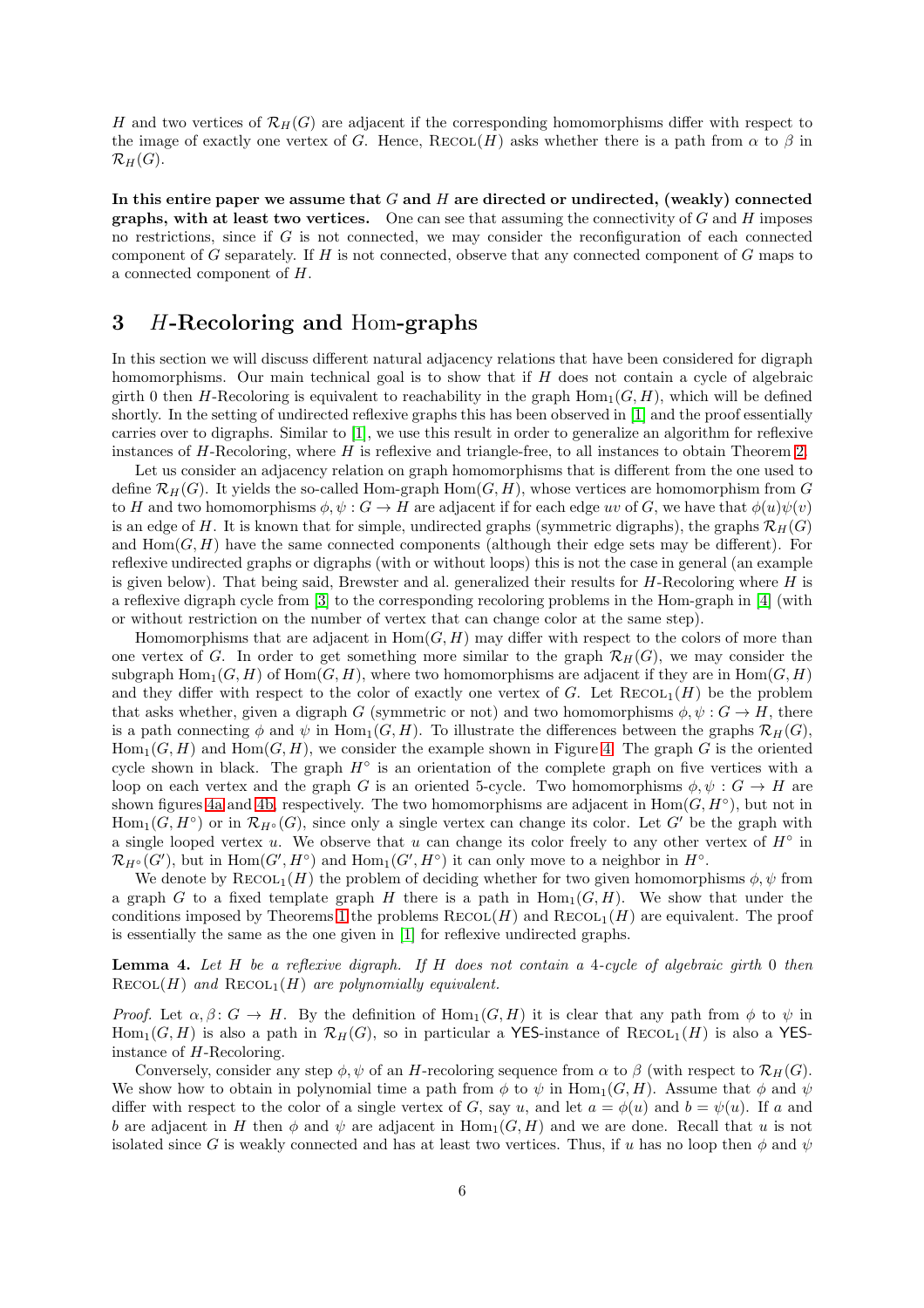<span id="page-6-0"></span>

(a) Illustration of the homomorphisms  $\phi: G \to H$ . (b) Illustration of the homomorphisms  $\psi : G \to H$ .

Figure 4: A reflexive digraph  $H^{\circ}$ , which is an orientation of a complete graph (shown in grey) and two homomorphisms  $\phi, \psi$  mapping a directed 5-cycle G to H (shown in black in [4a](#page-6-0) and [4b,](#page-6-0) respectively). The homomorphisms  $\phi$  and  $\psi$  are adjacent in Hom $(G, H)$  but not in Hom<sub>1</sub> $(G, H)$  or  $\mathcal{R}_H(G)$ .

are adjacent in  $\text{Hom}_{1}(H)$  and we are done. Otherwise, consider a neighbor v of u. Since  $\phi$  and  $\psi$  agree on every vertex of G except u, we have that  $h = \phi(v) = \psi(v)$  and h is a common neighbor of a and b in H, thus distinct from a and b as they are non-adjacent. If any neighbor w of u has a color different from h with respect to  $\phi$  and  $\psi$  then again this color is a common neighbor of a and b, distinct from a and b. Therefore, H contains a 4-cycle of algebraic girth  $0$  (see Figure [1\)](#page-1-0), which contradicts our assumptions on  $H$ . Hence, all neighbors of  $u$  have color  $h$ . Let

$$
\phi'(w) = \begin{cases} h & \text{if } w = u, \text{ and} \\ \phi(w) & \text{otherwise } (w \in V(G) - u). \end{cases}
$$

Since  $\phi'$  maps all arcs that are incident to u to the same loop on h and  $\phi$  is a homomorphisms, we have that  $\phi'$  is a homomorphism from G to H. Furthermore,  $\phi$ ,  $\phi'$ ,  $\psi$  is a path from  $\phi$  to  $\psi$  in Hom<sub>1</sub> G, H. Hence, we apply this reasoning to all steps of the initial H-recoloring sequence from  $\alpha$  to  $\beta$  to obtain a path from  $\phi$  to  $\psi$  in Hom<sub>1</sub>(G, H) that is at most twice as long as the initial one.  $\Box$ 

# 4 General tools

This section introduces tools that will be used in the proof of both Theorem [1](#page-1-2) and Theorem [2.](#page-1-3) Let G and H be both undirected graphs or digraphs, with loops or not. Let  $\alpha, \beta : G \to H$  be graph homomorphisms and let  $q \in V(G)$ . The topological validity condition introduced by Wrochna in [\[16\]](#page-23-8) can be stated in our very general setting as follows; please refer to [\[16\]](#page-23-8) for an explanation of the topological intuition behind it.

**Definition 1.** A walk  $Q \in \pi(H)$  from  $\alpha(q)$  to  $\beta(q)$  is topologically valid with respect to  $\alpha$ ,  $\beta$ , and q if *for any closed walk* C *from* q *to* q *in* G, we have  $\beta(C) = Q^{-1} \cdot \alpha(C) \cdot Q$  *in*  $\pi(H)$ *.* 

Figure [5](#page-7-0) gives an example of walks that are topologically valid and of walks that are not in the simple case when G is a cycle C (say a closed walk from q to q). The topological validity of any walk Q can therefore be easily checked by computing  $Q^{-1}\alpha(C)Q$  and  $\beta(C)$ . Q is topologically valid if and only if those reduce to the same walk in  $\pi(H)$ . So in the example,  $Q_1$  and  $Q_2$  are topologically valid but  $Q_3$  is not.

In [\[16\]](#page-23-8), Wrochna gives a classification of all topologically valid walks in the setting of square-free undirected graphs. However, we claim that this classification also works in our more general setting of digraphs, since:

• Orientation (when  $G$  and  $H$  are digraphs) plays no role for topological validity.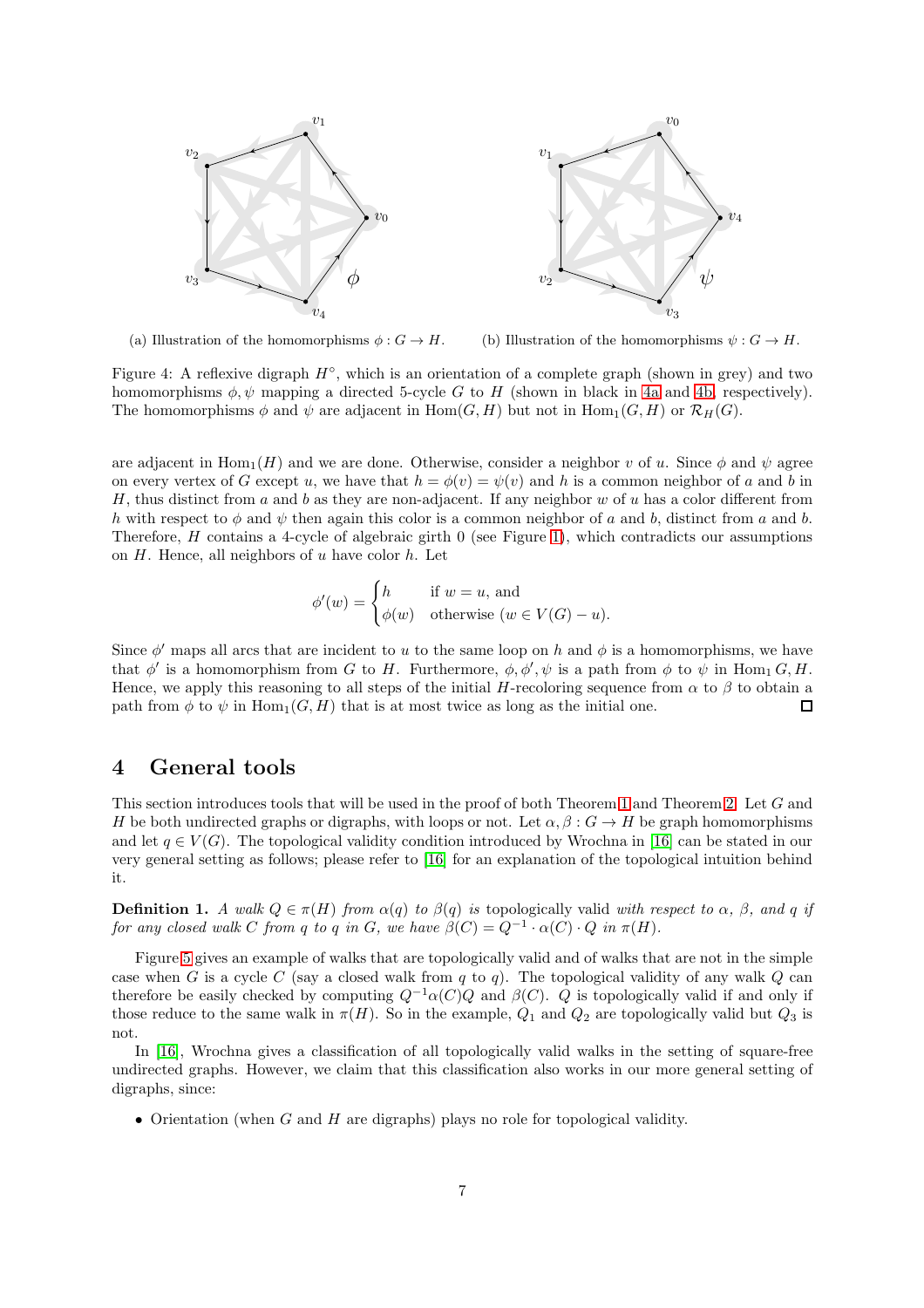<span id="page-7-0"></span>

Figure 5: H is the gray graph on 8 vertices. G is the 6-cycle in black.  $Q_1, Q_2$  and  $Q_3$  are three walks from  $\alpha(q)$  to  $\beta(q)$ .  $Q_1$  and  $Q_2$  are topologically valid but  $Q_3$  is not (Intuitively,  $Q_1$  and  $Q_2$  pull the cycle of G so that it turns around the right square of H,  $Q_3$  would pull G so that it becomes stretched around the left square of  $H$ ).

• It is very clear in [\[16\]](#page-23-8) that the proofs of this classification theorem do not use any structural hypothesis of H.

Hence, the proof of the next theorem follows, nearly word by word, from the proof of Theorem 7.5 in [\[16\]](#page-23-8) (also see [3](#page-2-0) from [\[16\]](#page-23-8))

<span id="page-7-5"></span>**Theorem 5** (Wrochna, [\[16\]](#page-23-8)). Let  $\Pi$  be the set of all topologically valid walks for  $\alpha, \beta, q$ . One of the *following holds:*

- <span id="page-7-1"></span>*1.*  $\Pi = \emptyset$ .
- <span id="page-7-2"></span>*2.*  $\Pi = \{Q\}$  *for some*  $Q \in \pi(H)$ *.*
- <span id="page-7-3"></span>*3.*  $\Pi = \{R^n P \mid n \in \mathbb{Z}\}$  for some  $R, P \in \pi(H)$ .
- 4.  $\Pi$  *contains all reduced walks from*  $\alpha(q)$  *to*  $\beta(q)$ *.*

*Furthermore, we can determine in time*  $O(|V(G)| \cdot |E(G)| + |E(H)|)$  *which case holds and output* Q *or* R, P in cases [2](#page-7-1) and [3](#page-7-2) such that  $|Q|$ ,  $|R|$ ,  $|P|$  are bounded by the total running time  $O(|V(G)| \cdot |E(G)| +$  $|E(H)|$ *). Case [4](#page-7-3) happens if and only if*  $\alpha(C) = \beta(C) = \varepsilon$  *for all closed walks* C *in* G.

Let  $q \in V(G)$  and Q a walk from  $\alpha(q)$  to  $\beta(q)$ . For all  $v \in V(G)$ , choose a walk  $W_v$  from q to v (such a walk exists because  $G$  is assumed to be connected). We say that  $Q$  and the system of walks  $(W_v)_{v \in V(G)}$  generates the walks  $S_v := \alpha(W_v)^{-1} \cdot Q \cdot \beta(W_v)$ . If Q is topologically valid for  $\alpha, \beta$ , and q, then the following lemma ensures that none of the vertex walks  $S_n$  depends on the choice of  $W_n$ .

<span id="page-7-4"></span>**Lemma 6** (Lemma 4.4 in [\[16\]](#page-23-8)). *If* Q *is topologically valid for*  $\alpha$ *,*  $\beta$ *, and* q *then, for any vertex*  $v \in V(G)$ and any two walks  $W_1, W_2$  from q to v in G, we have  $\alpha(W_1)^{-1} \cdot Q \cdot \beta(W_1) = \alpha(W_2)^{-1} \cdot Q \cdot \beta(W_2)$  in  $\pi(H)$ .

*In other words, the walks*  $S_v$  *generated by* Q *and a system of walks*  $(W_v)_{v \in V(G)}$  *do not depend of the choice of the walks*  $W<sub>v</sub>$ *when*  $Q$  *is topologically valid.* 

The proof in [\[16\]](#page-23-8) perfectly applies to our context:

*Proof.* Note that  $W_1 W_2^{-1}$  is a closed walk in G starting and ending at q, so by the topological validity of Q,

$$
\beta(W_1W_2^{-1}) = Q^{-1} \cdot \alpha(W_1W_2^{-1}) \cdot Q \text{ in } \pi(H) .
$$

Therefore,

$$
\beta(W_1)\beta(W_2)^{-1} = Q^{-1}\alpha(W_1)\alpha(W_2)^{-1} \cdot Q .
$$

Multiplying from the left by  $\alpha(W_1)^{-1} \cdot Q$  and from the right by  $\beta(W_2)$  gives the desired result.  $\Box$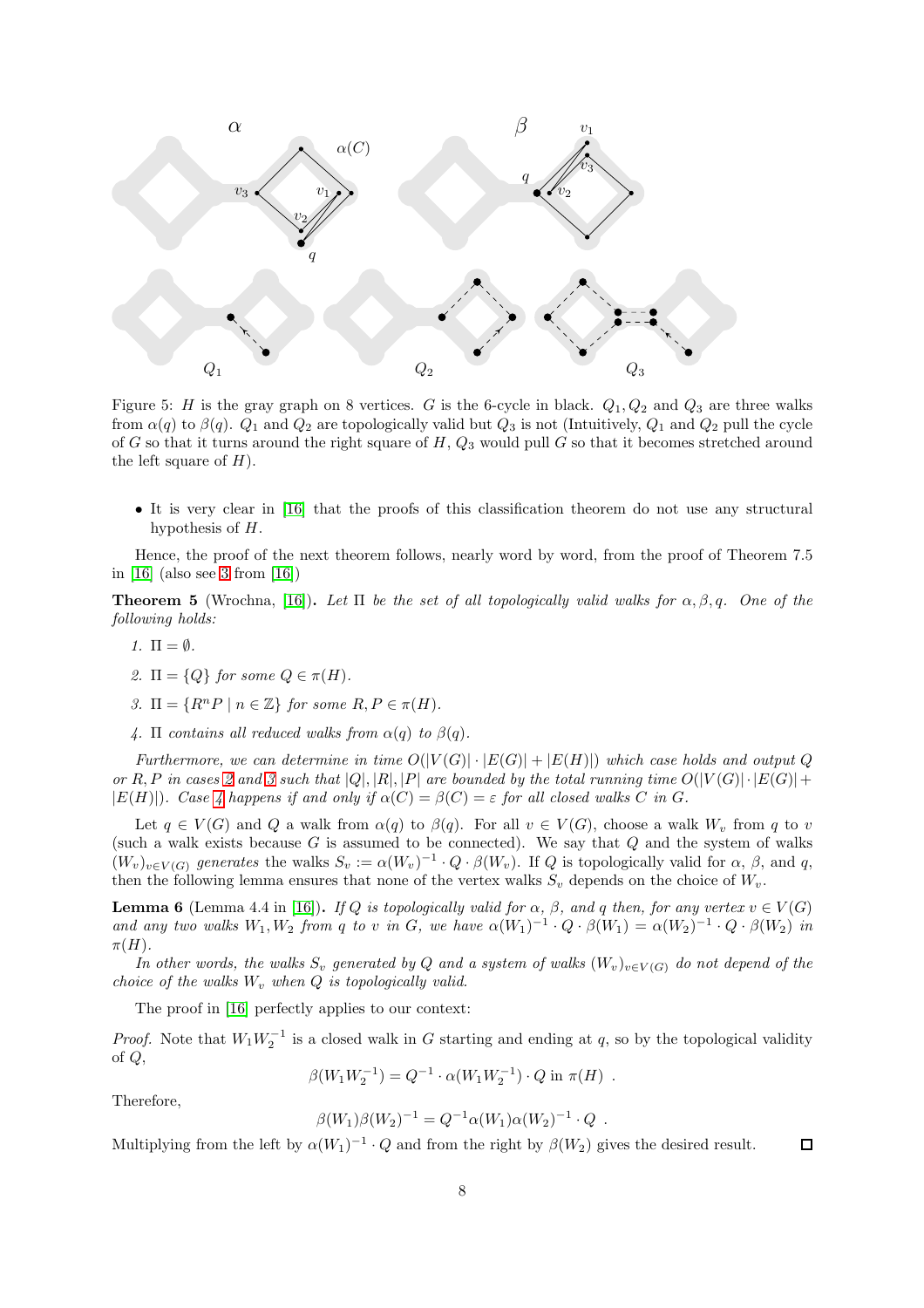<span id="page-8-4"></span>**Lemma 7.** Let  $V' \subset V(G)$  be any nonempty set of vertices of G. Let  $q \in V'$  and for each  $v \in V'$ , let W<sub>v</sub> be a walk from q to v of length  $|W_v| \leq |V(G)|$ . Then the set of walks from  $\alpha(q)$  to  $\beta(q)$  that generate *symmetric vertex walks with the system*  $(W_v)_{v \in V'}$  *on*  $V'$  *is one of the following:* 

- <span id="page-8-2"></span><span id="page-8-1"></span>*1.* ∅*.*
- <span id="page-8-3"></span>2.  ${Q}$  for some symmetric walk  $Q$  of length at most  $2|V(G)|$ .
- *3. All symmetric walks from*  $\alpha(q)$  *to*  $\beta(q)$ *.*

*Furthermore, we can decide in time*  $O(|V(G)| \cdot |E(G)|)$  *which case holds and output* Q *in Case [2.](#page-8-1)* 

*Proof.* Assume that Q and  $(W_v)_{v \in V(G)}$  generate symmetric vertex walks. Then, in particular, Q is symmetric. Note that  $\alpha(W_v)$  and  $\beta(W_v)$  may have non symmetric edges, but since Q generates only symmetric walks and  $S_v$  is the reduced walk obtained from  $\alpha(W_v)^{-1} \cdot Q \cdot \beta(W_v)$ , we have that the non-symmetric edges of  $\alpha(W_v)$  and of  $\beta(W_v)$  must be the same and appear in the same order. Suppose that  $e_1, e_2, \ldots, e_p$  are the non-symmetric edges of  $\alpha(W_v)$  and  $\beta(W_v)$ . Then we can write  $\alpha(W_v)$  $A_1e_1A_2... A_pe_pA_{p+1}$  and  $\beta(W_v) = B_1e_1B_2... B_pe_pB_{p+1}$ , where  $A_1,..., A_{p+1}$  and  $B_1,..., B_{p+1}$  are symmetric. Note that if  $\alpha(W_v)$  and  $\beta(W_v)$  are symmetric then  $\alpha(W_v) = A_1$  and  $\beta(W_v) = B_1$ . Since all non-symmetric edges cancel in  $S_v$ , we obtain

$$
A_p^{-1} \cdots A_2^{-1} e_1 A_1^{-1} Q B_1 e_1 B_2 \cdots B_p = \varepsilon .
$$

So in particular,  $Q = A_1 B_1^{-1}$  (so  $|Q| \le 2|V(G)|$ ) and  $A_p^{-1} \dots A_2^{-1} B_2 \dots B_p = \varepsilon$ .

It remains to show that there is an algorithm that decides in time  $O(|V(G)| \cdot |E(G)|)$  which case holds and outputs Q in Case [2.](#page-8-1) The algorithm repeats the following for each vertex  $v \in V'$ :

- Compute  $\alpha(W_v)$  and  $\beta(W_v)$  and search for non symmetric edges. If all edges in  $\alpha(W_v)$  and  $\beta(W_v)$ are symmetric, continue with the next vertex. Else do the next steps.
- Check that  $\alpha(W_v)$  and  $\beta(W_v)$  have the same non-symmetric edges appearing in the same order. If not, there is no symmetric walk  $Q$  that generates a symmetric walk  $S_n$  and we may conclude that Case [1](#page-8-2) holds. Otherwise, let  $e_1$  and  $e_2$  be respectively the first and the last non-symmetric edge of  $\alpha(W_v)$  and  $\beta(W_v)$ . Decompose  $\alpha(W_v) = A_1e_1A_2e_2A_3$  and  $\beta(W_v) = B_1e_1B_2e_2B_3$ .
- If in some previous iteration a reduced walk Q has been fixed, check that  $Q = A_1 B_1^{-1}$ . If not, then report Case [1.](#page-8-2) If no walk Q has been fixed in an earlier iteration, fix Q to be the reduced walk  $A_1B_1^{-1} \in \pi(H)$ .
- Finally, check that  $A_p^{-1} \dots A_2^{-1} B_2 \dots B_p = \varepsilon$ . If this equality doesn't hold, report Case [1.](#page-8-2)

Then, report case [2](#page-8-1) and Q if some walk Q has been fixed. Otherwise, report case [3.](#page-8-3)

Each step runs in time  $O(|E(G)|)$  and will repeat at most  $|V(G)|$  times, so this algorithm runs in time  $O(|V(G)| \cdot |E(G)|)$ .  $\Box$ 

# <span id="page-8-0"></span>5 Loopless digraphs

In this section we assume that  $G$  and  $H$  are loopless weakly connected digraphs. We extend the polynomial-time algorithm from [\[16\]](#page-23-8) for  $RECOL(H)$  for the case that H is symmetric and square-free to the case where  $H$  is any digraph that contains no 4-cycle of algebraic girth 0. Observe that since  $H \subseteq H$ , any H-recoloring sequence is also a H-recoloring sequence. The main idea is to apply Wrochna's algorithm on the symmetric graphs G and H and then use a classification of the possible H-recoloring sequences to check whether one of these sequences is compatible with  $H$ . The motivation for excluding 4-cycles of algebraic girth 0 as subgraphs of  $H$  is that, for such digraphs  $H$ , any  $H$ -recoloring sequence satisfies the monochromatic neighborhood property. To see this, consider a step of any H-recoloring sequence where the color a vertex  $u \in V(G)$  changes from a to  $b \ (a, b \in V(H))$ . Let v be any neighbor of u and let h be the current color of v. If a color different from h appears in the neighborhood of u then H contains a cycle of algebraic girth 0, that is, one of the two orientations of the 4-cycle shown in Figure [1.](#page-1-0)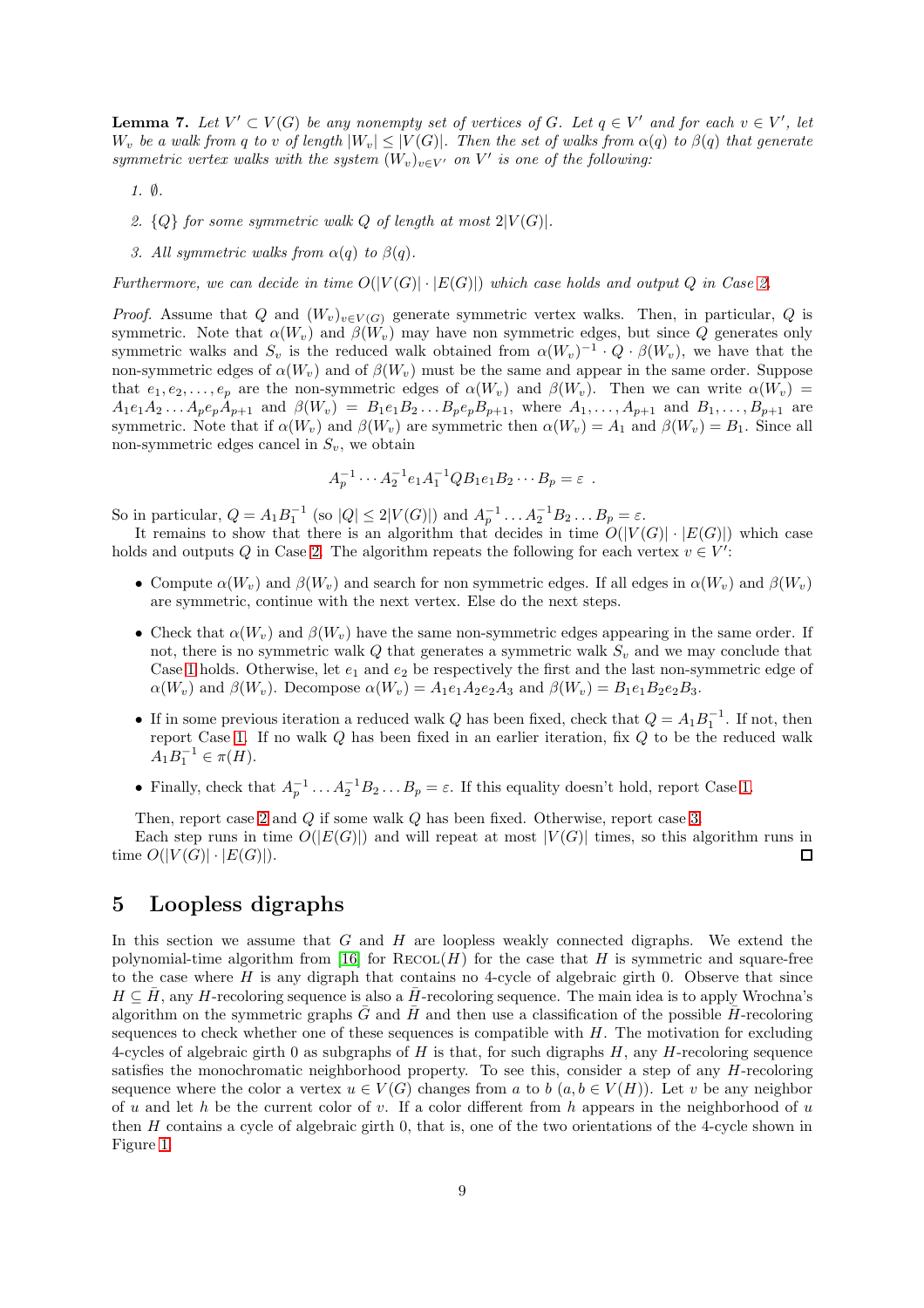We say that a H-recoloring sequence is *orientation compatible* if it induces a H-recoloring sequence. That is, the homomorphisms of the sequence are compatible with the orientation of the arcs of G and H. For  $\alpha, \beta \colon G \to H$  and  $q \in V(G)$ , we denote by  $\Pi_q$  the set of walks from  $\alpha(q)$  to  $\beta(q)$  that are H-realizable. We will introduce a simple condition, the *zigzag* condition, which allows us to describe the set of H-realizable walks as follows.

<span id="page-9-4"></span><span id="page-9-0"></span>**Theorem 8.** Let  $\alpha, \beta \colon G \to H$ . We can find in time  $O(|V(G)|)$  a vertex  $q \in V(G)$  such that one of the *following holds:*

- <span id="page-9-1"></span>*1.*  $\Pi_q = \emptyset$ *.*
- <span id="page-9-2"></span>*2.*  $\Pi_q = \{Q\}$  *for some*  $Q \in \pi(H)$ *.*
- <span id="page-9-5"></span>*3.*  $\Pi_a = \{R^n P\}$  *for some*  $R, P \in \pi(H)$ *.*
- 4.  $\Pi_q$  contains all reduced walks of even length from  $\alpha(q)$  to  $\beta(q)$  that satisfy the zigzag condition.

*Moreover, we can determine in time*  $O(|V(G)| \cdot |E(G)| + |E(H)|)$  *which case holds and output* Q *or* R, P *in cases [2](#page-9-1) or [3.](#page-9-2)*

Furthermore, we show that, given an  $H$ -realizable walk  $Q$ , a corresponding  $H$ -recoloring sequence can be found in polynomial time in the size of G and Q (see Lemma [15\)](#page-11-0). Combining Lemma [15](#page-11-0) with Theorem [8](#page-9-0) yields the following corollary, which immediately Theorem [1.](#page-1-2)

Corollary 9. *For any simple digraph* H *without* 4*-cycle of algebraic girth* 0*, the problem* Recol(H) *can be solved in time*  $O(|E(G)| \cdot |V(G)| + |E(H)|)$ *.* 

In the next subsection we will recall several tools from [\[16\]](#page-23-8). Among them is a description of  $\bar{H}$ realizable walks that is analogous to Theorem [8](#page-9-0) for undirected graphs. We will then formally introduce the zigzag condition and prove Theorem [8](#page-9-0) in Section [5.2.](#page-10-0)

### 5.1 Realizable Walks in  $\bar{H}$

In this section we recall some results from [\[16\]](#page-23-8) that we will need later on. We will state these results in a slightly different manner for the sake of better integration in our more general setting of digraph homomorphisms. Largely the same proofs apply however, as pointed out in Remark [3.](#page-2-0)

Let  $S = \sigma_0, \ldots, \sigma_\ell$  be a H-reconfiguration sequence satisfying the monochromatic neighborhood property and let  $v \in V(G)$ . For each  $0 \leq i \leq \ell$ , let  $S_i(v)$  be given by

$$
S_i(v) = \begin{cases} \epsilon & \text{if } \sigma_i(v) = \sigma_{i+1}(v), \text{ and} \\ (\sigma_i(v) h)(h \sigma_{i+1}(v)) & \text{otherwise,} \end{cases}
$$

where h be the unique color of the neighbors of v with respect to  $\sigma_i(v)$  and  $\sigma_{i+1}(v)$ . We associate with S and v the walk  $S(v) := S_0(v)S_1(v) \cdots S_\ell(v)$ . Suppose that  $S(v) = (a_1 a_2)(a_2 a_3) \cdots (a_{n-2} a_{n-1})(a_{n-1} a_n)$ . Then according to S the vertex v changes its color from  $a_1$  to  $a_3$  while its neighbors have color  $a_2$ , then it changes color from  $a_3$  to  $a_5$  while its neighbors all have color  $a_4$  (so all the neighbors must change their color from  $a_2$  to  $a_4$  before), and so on until v changes its color from  $a_{n-2}$  to  $a_n$  while its neighbors all have color  $a_{n-1}$ .

In [\[16\]](#page-23-8), Wrochna showed that the monochromatic neighborhood property implies that for any two vertices  $u, v \in V(G)$  the reduction of  $S(v)$  arises from  $S(u)$  by conjucation as follows. By combining [\[16,](#page-23-8) Lemma 4.1] and Remark [3](#page-2-0) the following lemma is immediate.

<span id="page-9-3"></span>**Lemma 10** ([\[16\]](#page-23-8)). Let  $S = \sigma_0, \ldots, \sigma_\ell$  be an H-recoloring sequence from  $\alpha = \sigma_0$  to  $\beta = \sigma_\ell$  satisfying *the monochromatic neighborhood property and let* W *be any walk in* G *connecting two vertices* u *and* v*. Then*  $S(v) = \alpha(W)^{-1} \cdot S(u) \cdot \beta(W)$  *in*  $\pi(H)$ *.* 

If we pick any vertex  $q \in V(G)$ , we can observe (following Wrochna) that  $S(q)$  must be topologically valid. We will say that a reduced walk Q from  $\alpha(q)$  to  $\beta(q)$  is  $\overline{H}$ -*realizable* for  $\alpha, \beta, q$  if there is a  $\overline{H}$ recoloring sequence S satisfying the monochromatic neighborhood property such that  $Q = S(q)$ . We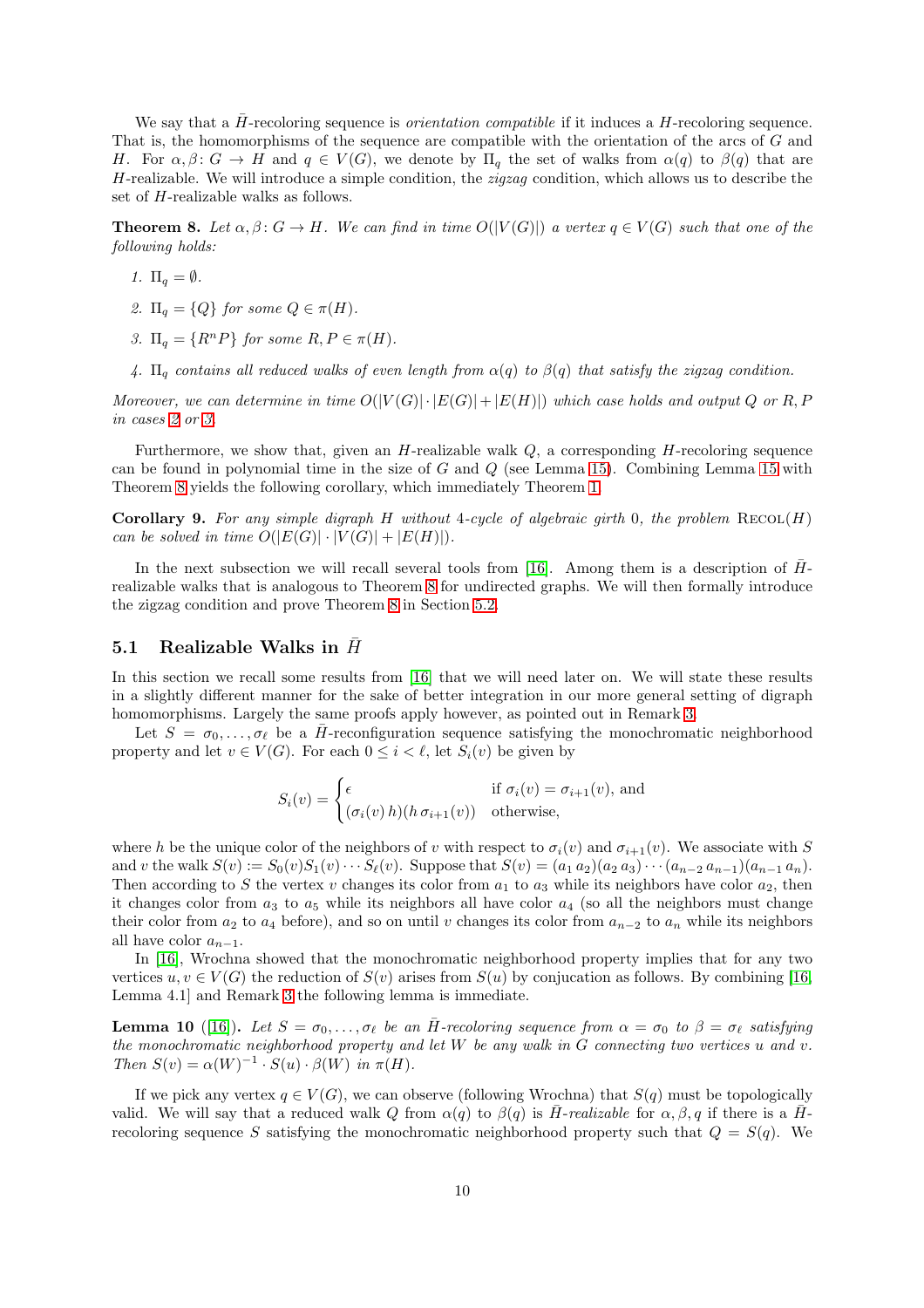say that Q is H-realizable for  $\alpha, \beta, q$  if there is a H-recoloring sequence satisfying the monochromatic neighborhood property S such that  $Q = S(q)$ . Clearly, if Q is H-realizable then it is  $\overline{H}$ -realizable<sup>[1](#page-10-1)</sup>.

The main result from [\[16\]](#page-23-8) we will use is the following classification of H-realizable walks, which can be exploited algorithmically.

<span id="page-10-4"></span>**Theorem 11** (Wrochna's classification, [\[16\]](#page-23-8)). Let  $\alpha, \beta \colon G \to H$  and  $q \in V(G)$ . Let  $\overline{\Pi}$  be the set of all *reduced walks that are*  $\overline{H}$ -*realizable for*  $\alpha, \beta, q$ . One of the following holds:

- <span id="page-10-2"></span>*1.*  $\bar{\Pi} = \emptyset$ .
- <span id="page-10-3"></span>*2.*  $\bar{\Pi} = \{Q\}$  *for some*  $Q \in \pi(H)$ *.*
- *3.*  $\overline{\Pi} = \{R^nP \mid n \in \mathbb{Z}\},\$  for some  $R, P \in \pi(H)$ .
- 4.  $\bar{\Pi}$  *contains all reduced walks of even length from*  $\alpha(q)$  *to*  $\beta(q)$ *.*

*Furthermore, there is an algorithm that determines in time*  $O(|V(G)| \cdot |E(G)| + |E(H)|)$  *which case holds and outputs* Q *or* R, P *in cases [2](#page-10-2) [3](#page-10-3) such that* |Q|, |R|, |P| *are bounded by the total running time*  $O(|V(G)| \cdot |E(G)| + |E(H)|).$ 

In order to check whether a given  $\bar{H}$ -realizable walk corresponds to a  $\bar{H}$ -recoloring sequence that is compatible with the orientation of the edges of  $H$  we need some more ingredients from [\[16\]](#page-23-8). There, Wrochna showed that a  $\bar{H}$ -recoloring sequence satisfying the monochromatic neighborhood property can be computed from an  $\bar{H}$ -realizable walk in polynomial time. Furthermore, there is a polynomial-time algorithm that decides whether a given walk from  $\alpha(q)$  to  $\beta(q)$  is  $\overline{H}$ -realizable.

<span id="page-10-5"></span>**Lemma 12** ([\[16,](#page-23-8) see Theorem 6.1]). *Given an H*-*realizable walk* Q *we can construct an associated*  $\overline{H}$ -recoloring sequence in time  $O(|V(G)|^2 + |V(G)| \cdot |Q|)$ .

Wrochna's proof of the previous construction algorithm contains the following lemma:

<span id="page-10-6"></span>**Lemma 13** ([\[16\]](#page-23-8)). *Given any walk* Q *from*  $\alpha(q)$  *to*  $\beta(q)$ *, we can decide in time*  $O(|E(G)| \cdot (|Q| + |V(G)|))$ *if*  $Q$  *is*  $\bar{H}$ -realizable.

### <span id="page-10-0"></span>5.2 Orientation compatibility

In this section we characterize the  $\bar{H}$ -recoloring sequences that satisfy the monochromatic neighborhood property and that are orientation compatible. To this end we give a simple condition, the *zigzag condition*, on the reduced walks of the vertices of  $G$  obtained from a given  $H$ -recoloring sequence. We show that it suffices to check the zigzag condition for all vertices of G in order to check whether a  $\bar{H}$ -recoloring sequence is orientation compatible. We use this insight to obtain a polynomial-time algorithm that, given two H-colorings  $\alpha, \beta : G \to H$  and a vertex v of G, finds a walk from  $\alpha(v)$  to  $\beta(v)$  in H that is compatible with the orientation of  $H$  or reports correctly that no such walk exists. In the following,  $G, H$  are any simple, (weakly) connected digraph with an arc and  $\alpha, \beta \colon G \to H$ .

#### 5.2.1 The zigzag condition

Let  $v \in V(G)$  and  $S_v = (a_1a_2)...(a_{n-1}a_n)$  be a walk of even length from  $\alpha(v)$  to  $\beta(v)$  (think of  $S_v$ ) as the walk of v under a  $\bar{H}$ -reconfiguration S that satisfies the monochromatic neighborhood property; in particular, S and  $S_v$  could have been obtained by combining Theorem [11](#page-10-4) and Lemma [12\)](#page-10-5). We say that  $S_v$  satisfies the *zigzag condition* if  $a_1 \leftarrow a_2 \rightarrow a_3 \leftarrow \ldots \leftarrow a_{n-1} \rightarrow a_n$  is a path in H whenever  $N_G^-(v) \neq \emptyset$  and  $a_1 \to a_2 \leftarrow a_3 \to \ldots \to a_{n-1} \leftarrow a_n$  is a path of H whenever  $N_G^+(v) \neq \emptyset$ . Note that at least one of  $N_G^-(v)$  and  $N_G^+(v)$  is non-empty since G is weakly connected. Also observe that if  $S_v$  is not reduced and satisfies the zigzag condition, then it will still satisfy that condition after reduction.

Using Lemma [10,](#page-9-3) we can state a more general and useful definition of orientation compatibility for walks: given  $\alpha, \beta \colon G \to H$ ,  $q \in V(G)$  and a system of walks  $(W_v)$  from q to v. We say that a reduced walk of even length  $Q \in \pi(H)$  from  $\alpha(q)$  to  $\beta(q)$  is *orientation compatible* for the system  $(W_v)_{v \in V(G)}$ if for each vertex  $v \in V(G)$  and any walk  $W_v$  from q to v, the walk  $\alpha(W_v)^{-1} \cdot Q \cdot \beta(W_v) \in \pi(H)$ 

<span id="page-10-1"></span><sup>&</sup>lt;sup>1</sup>When  $\bar{H}$  is square-free, this definition of H-realizabiity is exactly the same that the one introduced in Wrochna's paper. So this definition generalizes Wrochna's such that  $\bar{H}$ -realizability becomes a necessary condition for  $H$ -realizability.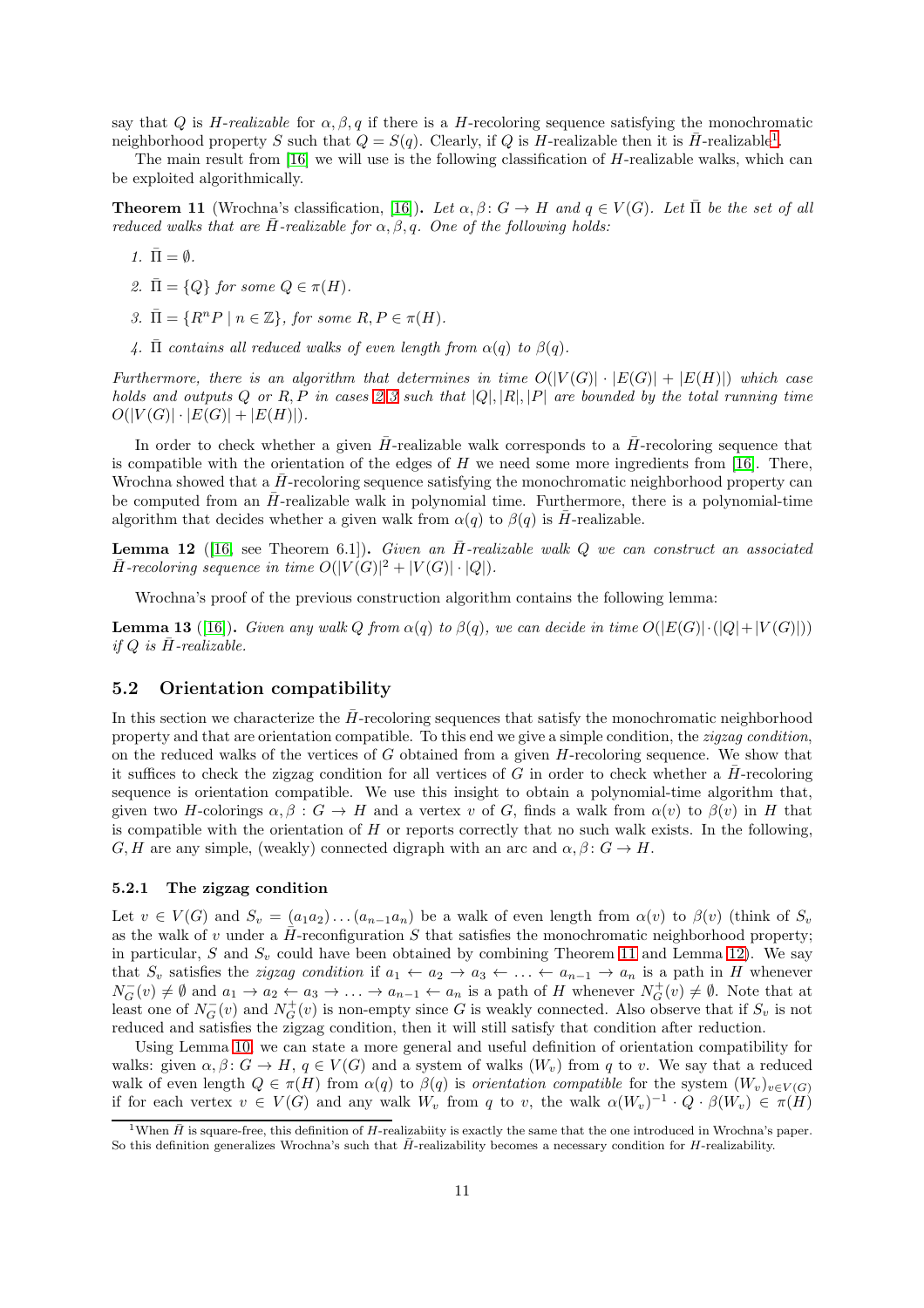<span id="page-11-1"></span>

Figure 6: The walk  $Q = S(q)$  satisfies the zigzag condition and generates walks that also satisfy the zigzag condition like  $S(v_3)$ , so it is orientation compatible. We will see soon that the vertices of the triangle  $v_0 v_1 v_2$  must have symmetric vertex walks, so it follows that they are frozen (since there is no symmetric edge in  $H$  here).

satisfies the zigzag condition. See figure [6](#page-11-1) for illustrations of the zigzag condition and of orientation compatibility. Observe that by Lemma [6,](#page-7-4) if Q is topologically valid (in particular, if Q is  $\bar{H}$ -realizable), then the orientation compatibility of Q does not depend of the choice of the walks  $(W_v)_{v \in V(G)}$ .

<span id="page-11-2"></span>**Lemma 14.** Let  $\alpha, \beta \colon G \to H$  and  $q \in V(G)$ . Let Q be an  $\overline{H}$ -realizable walk for  $\alpha, \beta, q$ . Then Q is H*-realizable if and only if it is orientation compatible.*

*Proof.* Let Q be an  $\bar{H}$ -realizable walk. First assume that Q is H-realizable. Then let S be a Hrecoloring sequence from  $\alpha$  to  $\beta$  such that  $Q = S(q)$ . Let  $v \in V(G)$  and  $W_v$  a walk from q to v in G. Then  $\alpha(W_v)^{-1}Q\beta(W_v) = S(v)$  and we can write  $S(v)$  as a reduced walk  $(a_1a_2)(a_2a_3)\dots(a_{n-1}a_n)$ . If  $N_G^-(v) \neq \emptyset$  then there is an arc  $w \to v$  for some  $w \in V(G)$ . At each color change of v from  $a_i$  to  $a_{i+2}$ , the vertex w must have color  $a_{i+1}$  because S satisfies the monochromatric neighborhood property. Since S is a H-recoloring sequence, its homomorphisms all preserve the arc  $w \to v$ . Hence  $a_1 \leftarrow a_2 \rightarrow \ldots \leftarrow a_{n-1} \rightarrow a_n$  is a path in H. Similarly, if  $N_G^+(v) \neq \emptyset$  then we have the same path with all arcs reversed. As this holds for each vertex  $v \in V(G)$ , Q is orientation compatible.

Conversely, if Q is orientation compatible, then let S be the  $\bar{H}$ -recoloring sequence constructed via Lemma [12.](#page-10-5) Consider any step  $\sigma_i, \sigma_{i+1}$  of S, say when a vertex v changes color from a to b while its neighbor have color c. This color change is recorded in  $S(u)$  which satisfies the zigzag condition so if  $\sigma_i$  induces a homomorphism  $G \to H$ , then  $\sigma_{i+1}$  too. By induction, each homomorphism of S induces a homomorphism  $G \to H$  so we eventually have a H-recoloring sequence.  $\Box$ 

Due to the second part of the proof of Lemma [14,](#page-11-2) the following generalization of Lemma [12](#page-10-5) is immediate.

<span id="page-11-0"></span>Lemma 15. *Given an* H*-realizable walk* Q*, we can construct an associated* H*-recoloring sequence in time*  $O(|V(G)|^2 + |V(G)| \cdot |Q|)$ *.* 

Furthermore, the zigzag condition can be exploited in order to decide efficiently whether a given walk from  $\alpha(q)$  to  $\beta(q)$  is H-realizable.

<span id="page-11-3"></span>**Lemma 16.** *There is a polynomial-time algorithm that, given a walk*  $Q$  *from*  $\alpha(q)$  *to*  $\beta(q)$ *, decides in time*  $O(|E(G)| \cdot (|Q| + |V(G)|))$  *if* Q *is H*-realizable for  $\alpha, \beta, q$ .

*Proof.* Use Lemma [13](#page-10-6) to decide in time  $O(|E(G)| \cdot (|Q| + |V(G)|))$  whether Q is  $\overline{H}$ -realizable for  $\alpha, \beta, q$ . If not then Q is not H-realizable for  $\alpha, \beta, q$ . Otherwise, for each vertex  $v \in V(G)$ , use breadth first search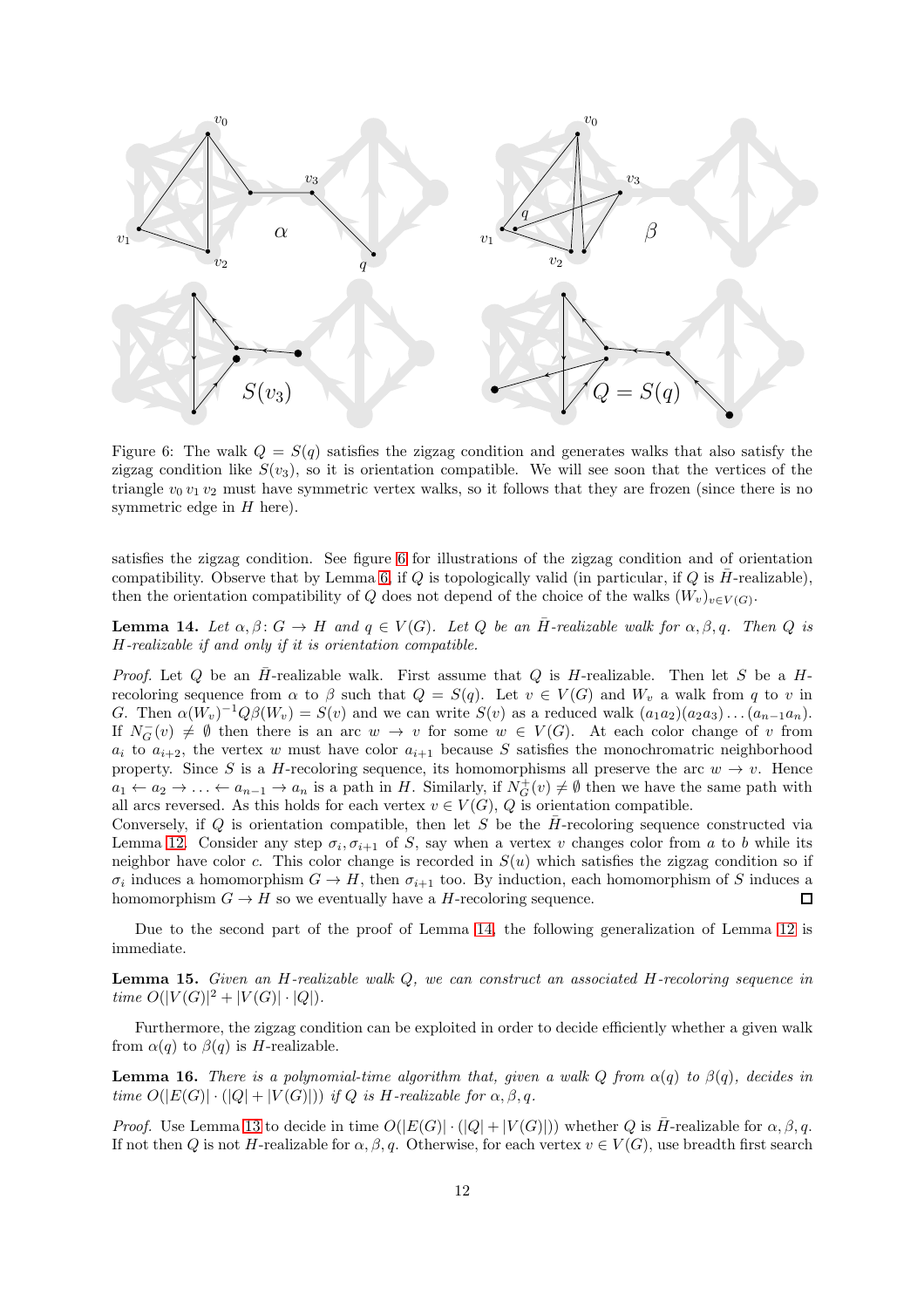to find a shortest walk  $W_v$  from q to v in G in time  $O(|E(G)|)$ , then compute  $S(v) := \alpha(W_v)^{-1} \cdot Q \cdot \beta(W_v)$ , reduce the resulting walk and check the zigzag condition in time  $O(|Q| + |V(G)|)$ . By Lemma [14,](#page-11-2) the zigzag condition is satisfied for each vertex  $v \in V(G)$  if and only if Q is H-realizable for  $\alpha, \beta, q$ . In total, for each vertex  $v \in V(G)$  the computations can be performed in time  $O(|Q| + |E(G)|)$ .  $\Box$ 

#### 5.2.2 A description of orientation-compatible walks

Let Q be an even walk from  $\alpha(q)$  to  $\beta(q)$ . Furthermore, let  $v \in V(G)$  and let  $W_v$  be a walk from q to v. Suppose that  $S_v := \alpha(W_v) \cdot Q \cdot \beta(W_v) = (a_1 \, a_2) \dots (a_{n-1} \, a_n)$  is the reduced walk associated to v by Q and W<sub>v</sub>. We say that v is of type IN if  $N_G^-(v) \neq \emptyset$  and it is of type OUT if  $N_G^+(v) \neq \emptyset$ . Furthermore, we say that  $S_v$  is IN-compatible (resp., OUT-compatible) if v is of type IN and additionally  $a_1 \leftarrow a_2 \rightarrow a_3 \leftarrow \ldots \leftarrow$  $a_{n-1} \to a_n$  is a path in H (resp., v is of type OUT and additionally  $a_1 \to a_2 \leftarrow a_3 \to \ldots \to a_{n-1} \leftarrow a_n$ is a path of H). Finally, if v is of type in and of type out, we say that v is of type SYM and that  $S_v$ is SYM-compatible if it is IN-compatible and OUT-compatible, this means in particular that  $S_v$  has only symmetric edges.

By Lemma [14,](#page-11-2) we have that an even walk Q is orientation compatible for the system  $(W_v)_{v \in V(G)}$  if and only if for every vertex v, if v is of type IN, then  $S_v$  is IN-compatible and if v is of type OUT, then  $S_v$  is our-compatible.

<span id="page-12-0"></span>**Lemma 17.** For any arc  $u \to v$  of G, the walk  $S_u$  is OUT-compatible if and only if  $S_v$  is IN-compatible.

*Proof.* Note that u is of type out and v is of type IN. By the monochromatic neighborhood property, if  $S_u$ is our-compatible then since  $\alpha$  and  $\beta$  are homomorphisms,  $(\alpha(v) \alpha(u))S_u(\beta(u) \beta(v))$ , is in-compatible. As  $S_v$  is precisely this walk after reduction, it is then IN-compatible. Similarly, if  $S_v$  is IN-compatible, then  $S_u$  is our-compatible.  $\Box$ 

#### <span id="page-12-4"></span>Lemma 18.

- *1. If* G has no vertex of type SYM and Q satisfies the zigzag condition then  $S_v$  satisfies the zigzag *condition for all*  $v \in V(G)$ *.*
- <span id="page-12-2"></span>2. Let  $\{v_1, \ldots, v_k\} \subseteq V(G)$  be the subset of vertices of G of type SYM. If  $S_{v_i}$  satisfies the zigzag *condition for*  $1 \leq i \leq k$  *then*  $S_v$  *satisfies the zigzag condition for all*  $v \in V(G)$ *.*

*Proof.* We prove the first statement. Assume there is no vertex of type SYM and that Q satisfies the zigzag condition. Without loss of generality, we may assume that  $q$  is of type IN, so  $Q$  is IN-compatible. Let v be any other vertex of G and P a path from  $q$  to v in G. Since there is no vertex of type SYM we deduce that P is alternating between vertices of type in and vertices of type OUT. By Lemma [17](#page-12-0)  $S_w$ satisfies the zigzag condition for each vertex  $w$  in  $P$ . In particular,  $S_w$  does.

It remains to prove the second statement. Let  $X = \{v_1, \ldots, v_k\} \subseteq V(G)$  be the vertices of G of type SYM and suppose that  $S_{v_i}$  satisfies the zigzag condition for  $1 \leq i \leq k$ . Let  $v \in V(G)$  be any vertex that is not of type SYM and let  $P$  be a shortest path from  $X$  to  $v$ . Again,  $P$  is alternating between vertices of type in and vertices of type out and hence for each vertex w of  $P$ , we obtain that  $S_w$  satisfies the zigzag condition by Lemma [17.](#page-12-0) П

We obtain a description of all orientation compatible walks.

<span id="page-12-6"></span>**Theorem 19.** Let  $(W_v)$  be a system of walks from  $q_0$  to all vertices  $v \in V(G)$ . There is some vertex  $q \in V(G)$  such that the set of orientation compatible walks for q and the system  $(W_q^{-1}W_v)_{v \in V(G)}$  is one *of the followings:*

<span id="page-12-5"></span><span id="page-12-1"></span>*1.* ∅*.*

- <span id="page-12-3"></span>2.  ${Q}$  for some reduced walk Q of even length  $|Q| = O(|V(G)|)$ .
- *3. The set of all reduced walks of even length from* α(q) *to* β(q) *that satisfy the zigzag condition.*

*Furthermore, we can determine in time*  $O(|V(G)| \cdot |E(G)|)$  *which case holds, and output* Q *in Case* [2.](#page-12-1)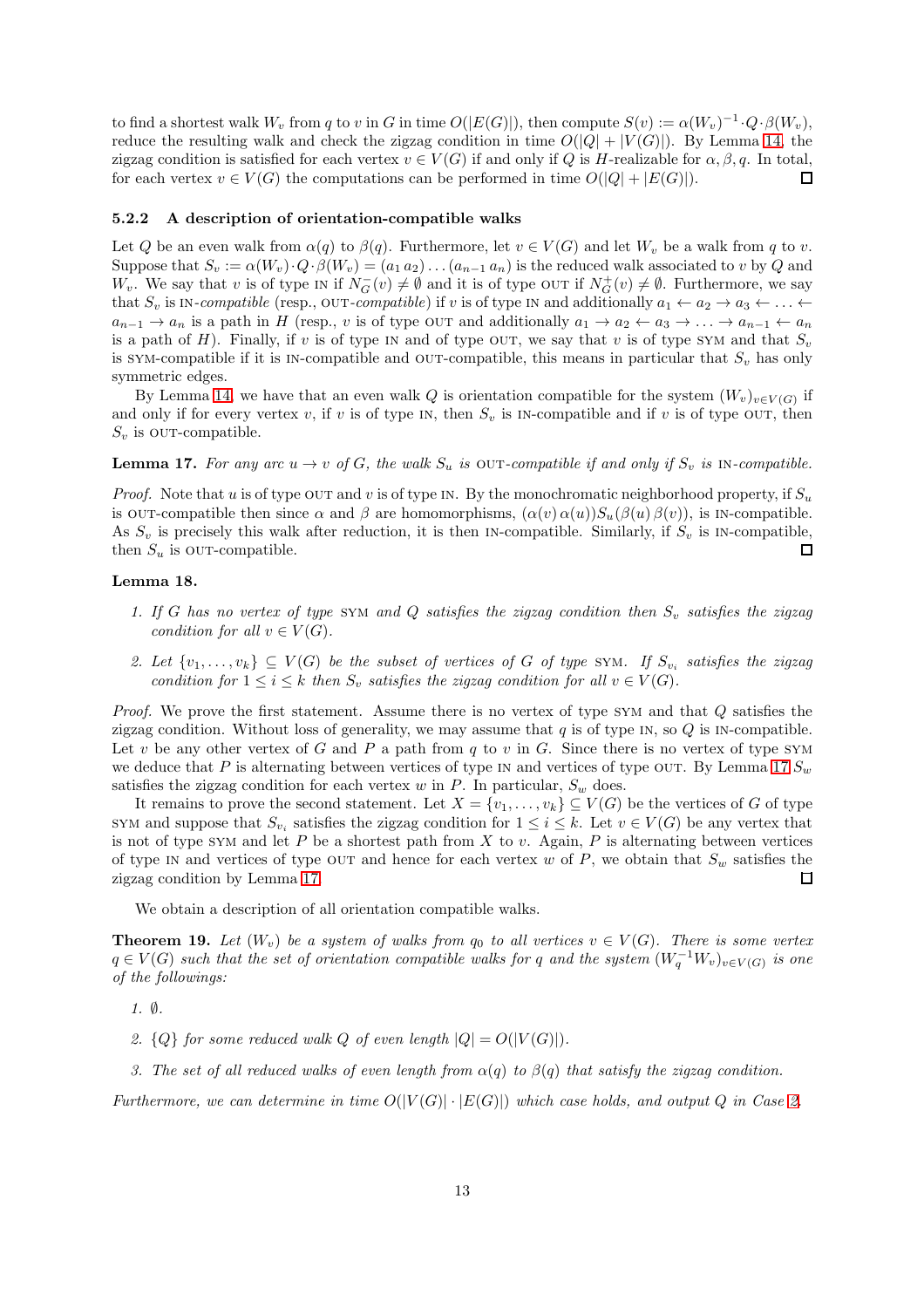*Proof.* Let  $V' \subseteq V(G)$  be the set of vertices of type SYM. Notice that V' can be computed in time  $O(|E(G)|)$ . Suppose first, suppose that  $V' = \emptyset$ . Then, by statement [5.2.2](#page-12-2) the orientation-compatible walks are precisely those of even lenth that satisfy the zigzag-condition. We can therefore indicate Case [3](#page-12-3) with  $q := q_0$ . Now suppose that  $V' \neq \emptyset$ . Let  $q \in V'$  and apply Lemma [7](#page-8-4) to determine in time  $O(|V(G)| \cdot |E(G)|)$  all walks from  $\alpha(q)$  to  $\beta(q)$  that generate symmetric walks for the system  $(W_v)_{v \in V'}$ on all vertices of  $V'$ . Invoke the second statement of Lemma [18](#page-12-4) to deduce that:

- 1. In Case [1](#page-8-2) of Lemma [7](#page-8-4) we report Case [1,](#page-12-5) i.e., there is no orientation-compatible walk.
- 2. In Case [2](#page-8-1) of Lemma [7](#page-8-4) we report Case [2](#page-12-1) and output Q if Q has even length and Case [1](#page-12-5) otherwise.
- 3. In Case [3](#page-8-3) of Lemma [7](#page-8-4) we report Case [3.](#page-12-3)

The total runtime is dominated by the algorithm of Lemma [7,](#page-8-4) hence  $O(|V(G)| \cdot |E(G)|)$  as claimed.  $\square$ 

#### 5.3 Proof of Theorem [8](#page-9-0)

<span id="page-13-0"></span>Lemma 20. Let  $R_0$  be cyclically reduced walk and let P be a reduced walk starting at the base point of  $R_0$ . We can find in time  $O(|R_0|+|P|)$  an integer  $n_0$  such that none of  $R_0$  and  $R_0^{-1}$  entirely cancels with  $R^{n_0}P$ .

*Proof.* Start with  $n = 0$ . Check if  $R_0$  entirely reduces with  $R_0^n P$  and if so then replace n by  $n + 1$ . Similarly, if  $R_0^{-1}$  reduces with  $R_0^n P$ , then replace n by  $n-1$ . Repeat until none of  $R_0^{-1}$  or  $R_0$  entirely reduces with  $R_0^n P$ . Each step is done in  $|R_0|$  and reduces  $|R_0^n P|$  by  $|R_0|$ , so we deduce that this process terminate in time  $O(|R_0| + |P|)$ . Also observe that  $|n_0|$  is polynomial in  $|V(G)|$  and  $|V(H)|$ .

Recall that for  $\alpha, \beta \colon G \to H$  and  $q \in V(G)$ , we denote by  $\Pi_q$  the set of all walks from  $\alpha(q)$  to  $\beta(q)$ that are H-realizable. We are now ready to prove Theorem [8.](#page-9-0)

*Proof of Theorem [8.](#page-9-0)* Fix any  $q_0 \in V(G)$  and use breadth first search to compute shortest walks  $W_v$  from  $q_0$  to v for all  $v \in V(G)$  in time  $O(|V(G)| \cdot |E(G)|)$ . We invoke Theorem [19](#page-12-6) for  $q_0$  and  $(W_v)_{v \in V}$  to obtain in time  $O(|V(G)| \cdot |E(G)|)$  a vertex  $q \in V(G)$  and a description of the set of orientation compatible walks for q and  $(W_v)_{v \in V(G)}$ . We distinguish the possible outcomes:

Case 1 There is no orientation-compatible walk. Then report that there is no H-realizable walk.

- Case 2 There ia a unique orientation-compatible reduced walk Q of even length. By Lemma [16,](#page-11-3) we can decide in time  $O(|E(G)| \cdot (|Q| + |V(G)|) = O(|V(G)| \cdot |E(G)|)$  if  $|Q|$  is H-realizable as  $|Q|$  $O(|V(G)|)$ .
- **Case 3** All reduced walks of even length from  $\alpha(q)$  to  $\beta(q)$  that satisfy the zigzag condition and are orientation compatible. Invoke Theorem [11](#page-10-4) to get in time  $O(|V(G)| \cdot |E(G)| + |E(H)|)$  a description of the set  $\bar{\Pi}_q$  of all  $\bar{H}$ -realizable walks from  $\alpha(q)$  to  $\beta(q)$ . We again distinguish the four possible outcomes.
	- 1.  $\bar{\Pi}_q = \emptyset$ . There is no  $\bar{H}$ -realizable walk for  $\alpha, \beta, q$ , so there is no H-realizable walk.
	- 2.  $\bar{\Pi}_q = \{Q\}$ . There is a unique reduced walk Q that is  $\bar{H}$ -realizable. Then we can check in time  $O(|Q|) = O(|E(G)| \cdot |V(G)| + |E(H)|)$  whether it satisfies the zigzag condition and hence is orientation compatible.
	- 3.  $\bar{\Pi}_q = \{R^n P \mid n \in \mathbb{Z}\}\$  with  $R, P \in \pi(H)$  and R closed and of even length. If R does not satisfy the zigzag condition then the following claim allows us to conclude. *Claim* 1*.* Suppose that R does not satisfy the zigzag condition. Then at most one of the H-realizable walks  $R^n P, n \in \mathbb{Z}$ , satisfies the zigzag condition. Furthermore, we can find such a walk in time  $O(|V(G)| \cdot |E(G)| + |E(H)|)$  or conclude there is none.

*Proof.* Decompose  $R = AR_0A^{-1}$  with all walks minimal and  $R_0$  cyclically reduced. Apply Lemma [20](#page-13-0) with the walks  $R_0$  and  $A^{-1}P$  and obtain in time  $O(|R_0|+|P|) = O(|V(G)|\cdot|E(G)|+$  $|E(H)|$  and  $n_0 \in \mathbb{Z}$  such that none of  $R_0^{-1}$  and  $R_0$  entirely cancels with  $R_0^{n_0}A^{-1}P$ .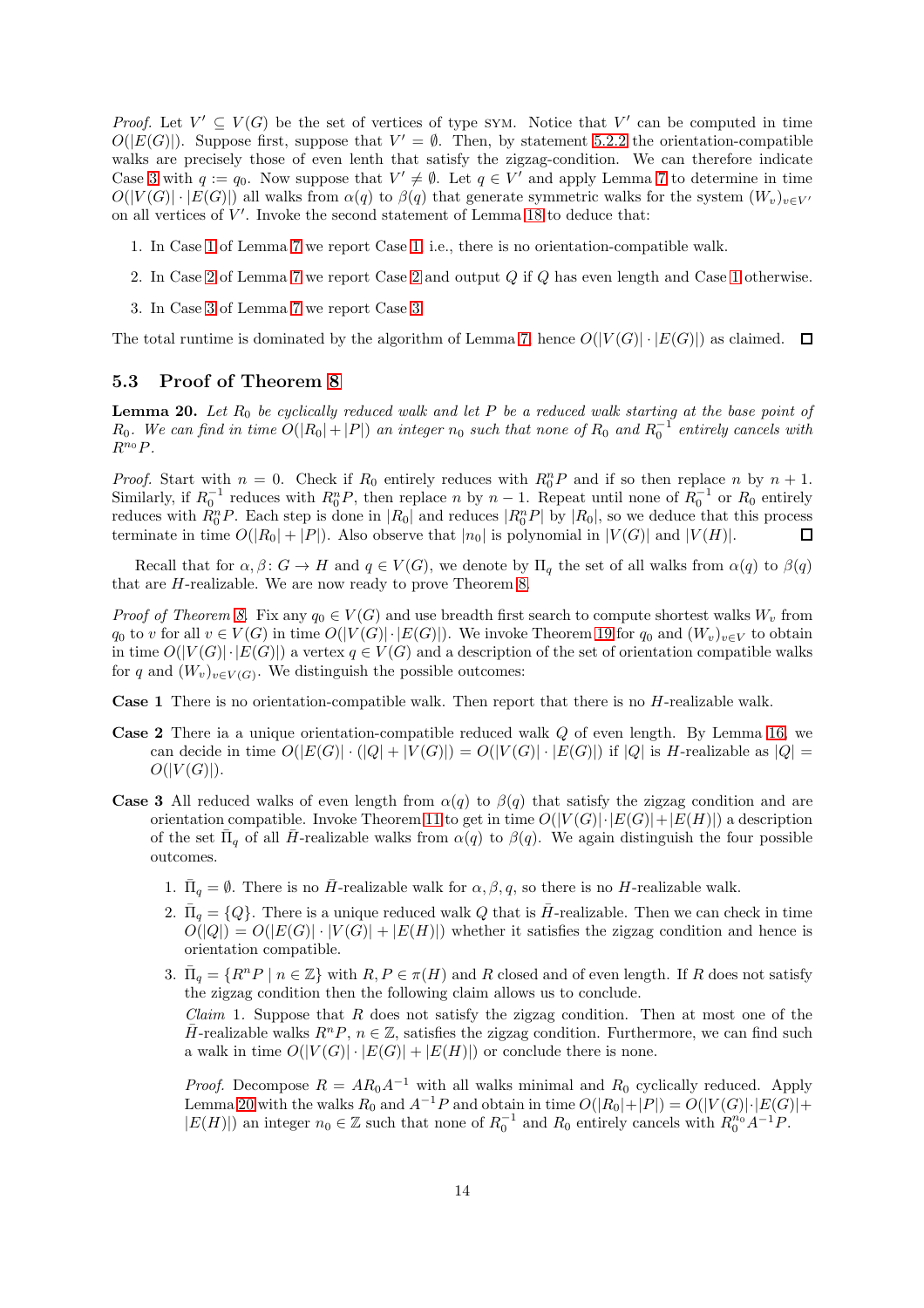If A does not satisfy the zigzag condition, then none of  $R^n P$  do for  $n \neq n_0$ , so only  $R^{n_0} P$  can possibly satisfy the zigzag condition, which can be checked in time  $O(|R^{n_0}P|) = O(|V(G)| \cdot$  $|E(G)| + |E(H)|$ .

Otherwise, if A satisfies the zigzag condition, then so do the edges of  $A^{-1}$ , so  $R_0$  does not satisfy the zigzag condition (since R does not). For  $n > n_0 + 1$ ,  $R^n P \in \pi(H)$  contains an entire  $R_0$  that does not reduce, so it cannot satisfy the zigzag condition. Similarly if  $n < n_0 - 1$ , then  $R^n P$  does not satisfy the zigzag condition since it contains an entire  $R_0^{-1}$ . Eventually we only need to test  $R^{n_0-1}P$ ,  $R^{n_0}P$  and  $R^{n_0+1}P$ , which can be done in time  $O(|P|) = O(|V(G)| \cdot |E(G)| + |E(H)|)$ . Observe that each edge of  $R_0$  belongs to precisely two of those three walks, so as it is the case for the edges of  $R_0$  that do not fit the zigzag condition, we deduce that at most one of  $R^{n_0-1}P$ ,  $R^{n_0}P$  and  $R^{n_0+1}P$  satisfy the zigzag condition.  $\Box$ 

On the other hand, if  $R$  satisfies the zigzag condition then  $P$  satisfies the zigzag condition if and only all walks  $R^n P$  do. To see this, notice that "badly oriented" edges of P must reduce with "badly oriented" edges of  $R<sup>n</sup>$ , but there is none in  $R<sup>n</sup>$  since it is orientation-compatible. So we can again distinguish between Case [1](#page-9-4) and Case [3](#page-9-2) in time  $O(|E(G)| \cdot |V(G)| + |E(H)|)$ and report the result.

4.  $\bar{\Pi}_q$  contains all reduced walks of even length from  $\alpha(q)$  to  $\beta(q)$ . We report Case [4.](#page-9-5)

 $\Box$ 

# <span id="page-14-0"></span>6 Reflexive graphs

In this section we prove Theorem [2.](#page-1-3) To this end we show that there is a polynomial-time algorithm for  $RECOL<sub>1</sub>(H)$  for any reflexive digraph H that neither contains a triangle of algebraic girth 1 nor a 4-cycle of algebraic girth 0. Lemma [4](#page-5-1) then implies that  $\text{RECOL}(H)$  admits such an algorithm as well. We first consider the case where  $H$  is undirected and reprove the following result by Lee et al. [\[1\]](#page-22-0).

<span id="page-14-1"></span>**Theorem 21** ([\[1,](#page-22-0) Theorem 1.1]). Let H be an undirected, reflexive, triangle-free graph. Then  $\text{RECOL}_1(H)$ *admits a polynomial-time algorithm for reflexive instances.*

Our proof has the following advantages over the one given in [\[1\]](#page-22-0). First, it is simpler in the sense that the result follows from an adaptation of the tools introduced by Wrochna in [\[16\]](#page-23-8) to the reflexive trianglefree case. In particular, we obtain a characterization of all walks that are H-realizable for undirected reflexive triangle-free graphs  $H$ , that is, walks in  $H$  that correspond to the color changes of a vertex that are induced by an H-recoloring sequence. Based on this characterization we can prove an extension of Theorem [21](#page-14-1) to directed graphs as follows.

<span id="page-14-2"></span>Theorem 22. *Let* H *be a reflexive digraph that does not contain a triangle of algebraic girth* 1*. Then*  $RECOL<sub>1</sub>(H)$  *can be solved in polynomial time for reflexive instances.* 

As observed in [\[1\]](#page-22-0) (in the setting of undirected graphs), adding loops does not change the reconfiguration graph. By combining this observation with Lemma [4,](#page-5-1) we obtain the following result.

Corollary 23. *Let* H *be a reflexive digraph that does not contain a triangle of algebraic girth* 1 *or a*  $4$ -cycle of algebraic girth 0. Then  $\text{RECOL}_1(H)$  admits a polynomial-time algorithm.

*Proof.* Let  $(G, \alpha, \beta)$  be an instance of  $\text{RECOL}_1(H)$ . Furthermore, let G' be a copy of G with a loop added to each vertex. Observe that the instances  $(G, \alpha, \beta)$  and  $(G', \alpha, \beta)$  are equivalent for  $\text{RECOL}(H)$ . So, by Lemma [4,](#page-5-1) they are equivalent for  $\text{RECOL}_1(H)$  too.  $\Box$ 

We will focus on solving instances of  $RECOL<sub>1</sub>(H)$ . Since G and H are reflexive, this means we consider reconfiguration sequences such that whenever a vertex of  $G$  changes its color from  $a$  to  $b$ , then b is a neighbor of a. So any H-recoloring sequence S can be associated with a set  $\{S(u)\}_{u\in V(G)}$  of walks in H, where  $S(u)$  is the walk in H corresponding to the successive colors of u according to S.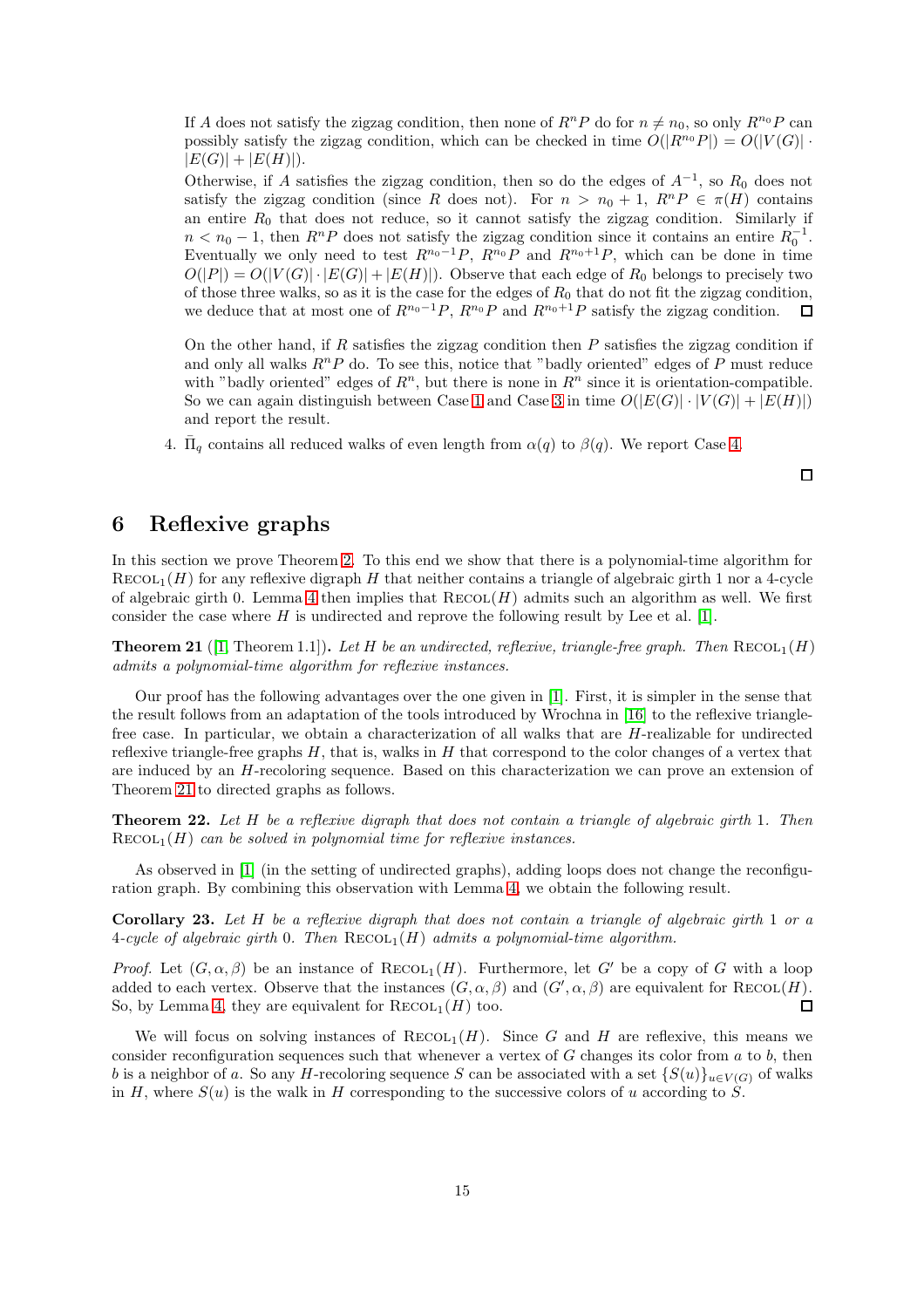### <span id="page-15-0"></span>6.1 Undirected reflexive graphs

In this section, we give an alternative proof of Theorem [21](#page-14-1) based on Wrochna's algorithm. As observed in [\[1\]](#page-22-0), this theorem implies the following result.

<span id="page-15-2"></span>**Corollary 24.** Let H be a reflexive undirected graph of girth at least 5. Then  $\text{RECOL}_1(H)$  can be solved *in polynomial time for all instances*[2](#page-15-1) *.*

For now we assume that  $G$  and  $H$  are undirected. It turns out that the proofs given by Wrochna in [\[16\]](#page-23-8) only need to be changed slightly in order to show Theorem [21.](#page-14-1)

We introduce the push-or-pull property, which can be thought of as an analogue of the monochromatic neighborhood property for triangle-free graphs.

**Definition 2.** Let  $\alpha, \beta : G \to H$  and let S be a H-recoloring sequence from  $\alpha$  to  $\beta$ . Then S has the push-or-pull *property if whenever a vertex*  $u \in V(G)$  *changes its color from a to b then any neighbor*  $v \in V(G)$  *of* u *has color* a *or b*.

Notice that if  $H$  is triangle-free then any  $H$ -recoloring sequence has the push-or-pull property: if a neighbor v of u has a color different from a and b then H contains a triangle. So in this case, for any H-recoloring sequence, we have that the color change of some vertex  $u$  must be, given any neighbor of  $u$ , either a "push" from the color of that neighbor or a "pull" to the color of that neighbor.

Let  $\alpha, \beta : G \to H$  and let S be an H-recoloring sequence from  $\alpha$  to  $\beta$ . For each vertex  $v \in V(G)$ , let  $S(v)$  be the vertex walk in H associated to v. Given a vertex q and a walk Q from  $\alpha(q)$  to  $\beta(q)$ . We say that Q is H-realizable for  $\alpha, \beta, q$  if there is an H-recoloring sequence S from  $\alpha$  to  $\beta$  such that  $Q = S(q)$ and S satisfies the push-or-pull property. By the next lemma we have that for any vertex  $v \in V(G)$ the corresponding walk  $S(v)$  generates the walk  $S(u)$  of any other vertex by conjugation. Notice that the same holds for H-recoloring sequences that satisfy the monochromatic neighborhood property ([\[16,](#page-23-8) Lemma 4.1, Lemma [10\)](#page-9-3). Also observe that the next lemma implies in particular that  $H$ -realizable walks are topologically valid.

<span id="page-15-3"></span>Lemma 25. *Let* S *be a* H*-recoloring sequence from* α *to* β *satisfying the push-or-pull property. Then for any*  $u, v \in V(G)$  *and any*  $u$ -v *walk* W, *we have*  $S(v) = \alpha(W)^{-1}S(u)\beta(W)$  *in*  $\pi(H)$ *.* 

*Proof.* We use induction on the length  $\ell$  of  $S = \sigma_0 \sigma_1 \dots \sigma_l$ . Let  $\ell = 1$  and suppose  $\sigma_0 \neq \sigma_1$ , so a vertex  $w \in V(G)$  is recolored from  $\sigma_0(w) = a$  to  $\sigma_1(w) = b$ . By definition, we have  $S(w) = (ab)$  and  $S(v) = \varepsilon$ for  $v \in V(G) \setminus \{w\}$ . If  $W = \varepsilon$  then  $\sigma_0(W) = \sigma_1(W) = \varepsilon$  and  $S(u) = S(v)$  since  $u = v$ , so we are done. If W has length one then, without loss of generality,  $W = u \rightarrow v$ . We consider three cases:

- $u \neq w$  and  $v \neq w$ . Then  $S(u) = S(v) = \varepsilon$  and  $\sigma_0(W) = \sigma_1(W)$ .
- $u \neq w$  and  $v = w$ . Then  $S(u) = \varepsilon$ ,  $S(v) = (ab)$ . Since S satisfies the push-or-pull property, all neighbors of  $v$ , including  $u$ , must have color either  $a$  or  $b$ .
	- If u has color a, then  $\alpha(W) = (aa) = \varepsilon$  and  $\beta(W) = (ab)$  so  $\alpha(W)^{-1}S(u)\beta(W) = (ab) = S(v)$ in  $\pi(H)$ .
	- If u has color b, then  $\alpha(W) = (ba)$  and  $\beta(W) = (bb) = \varepsilon$  so  $\alpha(W)^{-1}S(u)\beta(W) = (ab) = S(v)$ in  $\pi(H)$ .
- The case when  $u = w$  and  $v \neq w$  is symmetric.

In each case we have  $S(v) = \sigma_0(W)^{-1}S(u)\sigma_1(W)$ . If W has length at least two then we may split W inductively into  $W = W_1 W_2$  such that  $W_2$  is of length one, so  $W_1$  is a walk from u to z and  $W_2$  is a walk from  $z$  to  $v$ . Then we have

$$
\sigma_1(W) = \sigma_1(W_1)\sigma_1(W_2)
$$
  
=  $\sigma_1(W_1)S(z)^{-1}\sigma_0(W_2)S(v)$   
=  $S(u)^{-1}\sigma_0(W)S(v)$ .

<span id="page-15-1"></span><sup>&</sup>lt;sup>2</sup>The reader may notice that Lemma [4](#page-5-1) also holds when H is an undirected, reflexive, square-free graph without isolated vertex. So Corollary [24](#page-15-2) implies that  $RECOL(H)$  too can be solved in polynomial time for all instances under those hypothesis on H.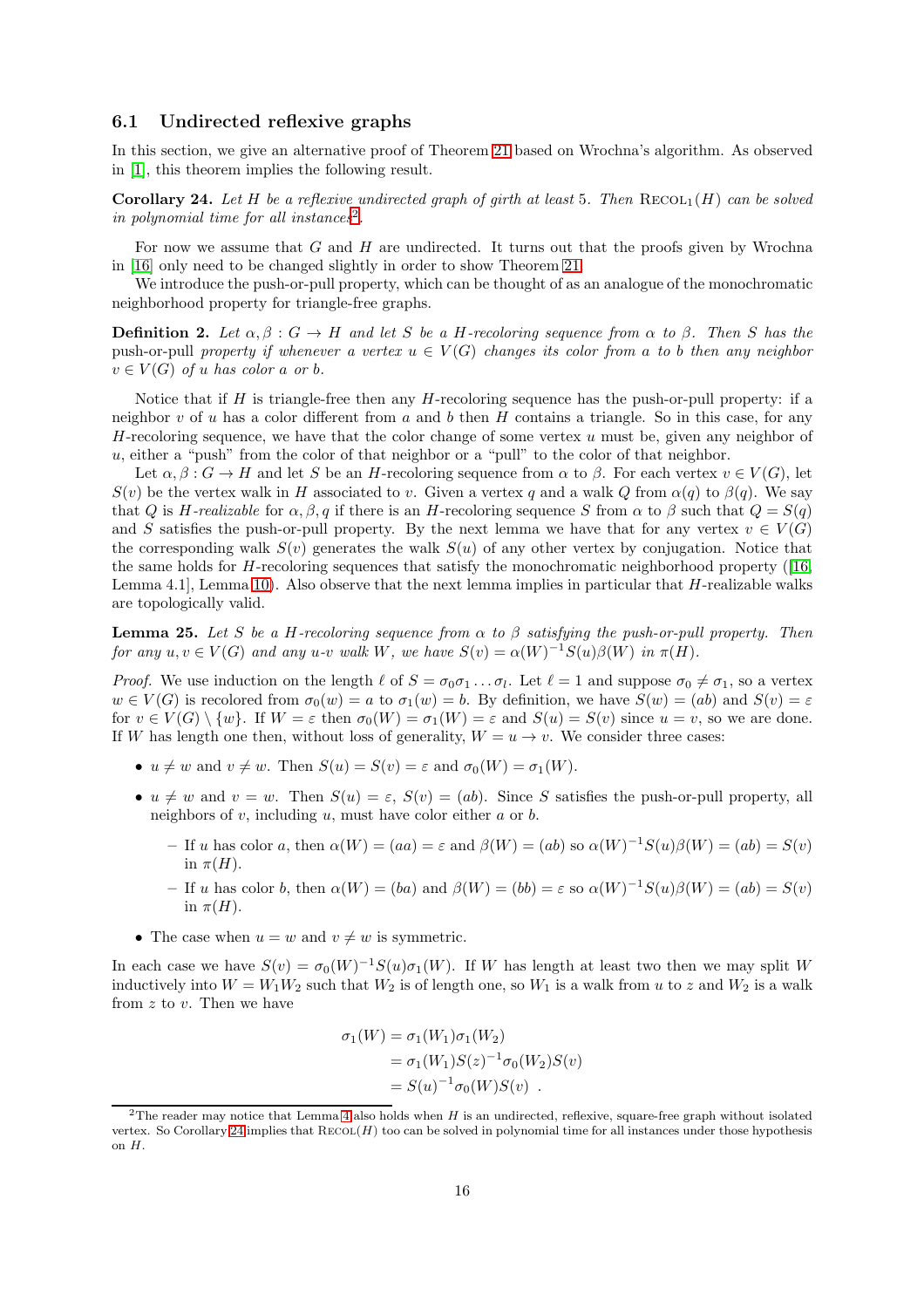If the sequence S has length more than one we use the same idea and split S inductively into  $S = S_1S_2$ such that  $S_2$  has length one. Then for each  $v \in V(G)$  we have  $S(v) = S_1(v)S_2(v)$  and

$$
S(v) = S_1(v)S_2(v)
$$
  
=  $S_1(v)\sigma_{\ell-1}(W)^{-1}S_2(u)\sigma_{\ell}(W)$   
=  $\sigma_0(W)^{-1}S(u)\sigma_{\ell}(W)$ ,

which concludes the proof.

We will obtain a characterization of H-realizable walks (Section [6.1.2\)](#page-17-0) that is based on an algorithm that finds vertices of G whose color cannot change (Section [6.1.1\)](#page-16-1). From this we end up with the following result which immediately implies Theorem [21.](#page-14-1)

<span id="page-16-0"></span>**Theorem 26.** Let G and H be reflexive undirected graphs and let  $\alpha, \beta \colon G \to H$  and  $q \in V(G)$ . Let Π¯ *be the set of all walks that are* H*-realizable for* α, β, q *(in particular, the corresponding* H*-recoloring sequences satisfy the push-or-pull property). Then one of the following holds:*

- <span id="page-16-7"></span><span id="page-16-2"></span>*1.*  $\bar{\Pi} = \emptyset$ *.*
- <span id="page-16-3"></span>*2.*  $\bar{\Pi} = \{Q\}$  *for some*  $Q \in \pi(H)$ *.*
- <span id="page-16-4"></span>*3.*  $\overline{\Pi} = \{R^nP|n \in \mathbb{Z}\},\$  for some  $R, P \in \pi(H)$ .
- 4.  $\bar{\Pi}$  *contains all reduced walks from*  $\alpha(q)$  *to*  $\beta(q)$ *.*

*Furthermore, we can determine in time*  $O(|V(G)| \cdot |E(G)| + |E(H)|)$  *which case holds and output* Q *or* R, P *in cases* [2](#page-16-2) and [3](#page-16-3) such that  $|Q|, |R|, |P|$  are bounded by the total running time  $O(|V(G)| \cdot |E(G)| + |E(H)|)$ . *Case [4](#page-16-4)* happens when  $\alpha(C) = \beta(C) = \varepsilon$  *in*  $\pi(H)$  *for all closed walks* C *in* G.

#### <span id="page-16-1"></span>6.1.1 Tight closed walks

In this section we show how to identify in polynomial time vertices of G whose color cannot change in any H-recoloring sequence that satisfies the push-or-pull property. Let  $\alpha, \beta : G \to H$  and let S be an Hrecoloring sequence from  $\alpha$  to  $\beta$ . We say that a vertex  $q \in V(G)$  is *frozen* for S if S(q) is the empty walk  $\varepsilon$  (in other words, the color of q is never changed by S). Recall that a closed walk  $C = (v_1 v_2) \cdots (v_n v_1)$ is *cyclically reduced* if C is reduced and additionally  $v_n \neq v_2$ . We say that a closed walk C in G is  $\alpha$ -tight if  $\alpha(C)$  is cyclically reduced.

<span id="page-16-5"></span>Lemma 27. *Let* C *be an* α*-tight closed walk in* G*. Then the vertices of* C *are frozen for any recoloring sequence* S *that satisfies the push-or-pull property.*

*Proof.* By contraposition, let v be the first vertex of C that changes its color during some step of a H-recoloring sequence S satisfying the push-or-pull property. We will show that C is not  $\alpha$ -tight. Furthermore, assume that the color of v changes from a to b in this step. Let  $u, w$  be the two neighbors of v on C. Since v is the first vertex of C that changes color, the colors of u and w must be  $\alpha(u)$  and  $\alpha(w)$ , respectively, during this step and  $\alpha(u), \alpha(w) \in \{a, b\}$  by the push-or-pull property. If either of u and w has color  $a = \alpha(v)$  then there is an edge  $(a a)$  in  $\alpha(C)$ , so  $\alpha(C)$  is not cyclically reduced. On the other hand, if both u and w have color b then we have consecutive edges  $(b a)(a b)$  in  $\alpha(C)$ , which again implies that  $\alpha(C)$  is not cyclically reduced. In any of the two cases C is not  $\alpha$ -tight.  $\Box$ 

We even can adapt Wrochna's approach for finding  $\alpha$ -tight walks to our case: We create a digraph D on at most  $2|E|$  vertices, such that there is a one-to-one correspondence between cycles of D and  $\alpha$ -tight cycles of G. It then suffices to apply breadth-first-search to detect an  $\alpha$ -tight cycle of G.

<span id="page-16-6"></span>**Lemma 28.** *There is an algorithm that, given* G, H, and  $\alpha$  :  $G \rightarrow H$ , finds in time  $O(|V(G)| \cdot |E(G)|)$ *an* α*-tight walk or concludes correctly that there is none.*

 $\Box$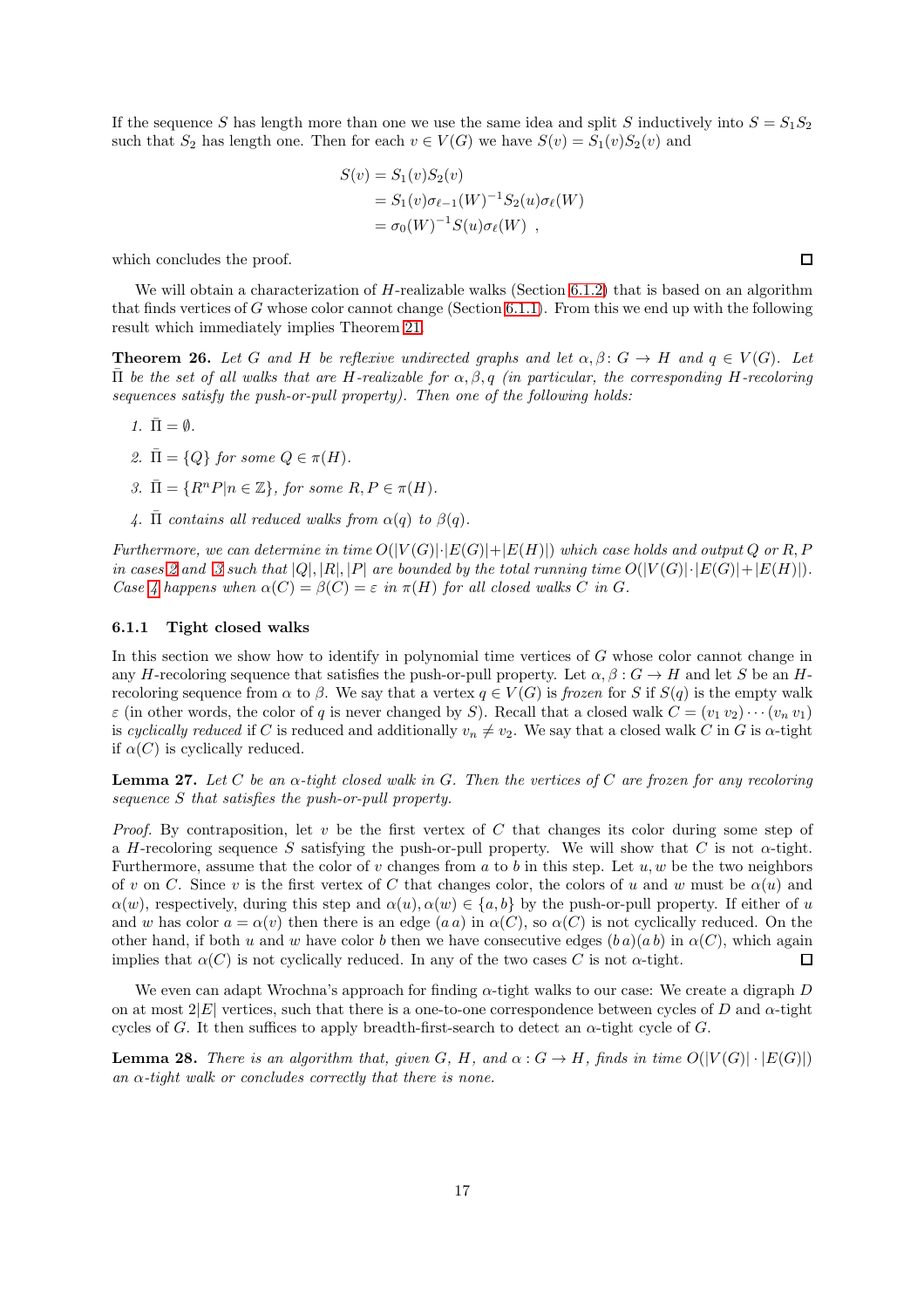*Proof.* Let D be the digraph whose vertex set is the set of oriented edges  $u \rightarrow v$  of G such that  $\alpha(u) \neq \alpha(v)$ . Create an arc from  $u \to v$  to  $u' \to v'$  in D if  $v = u'$  and  $\alpha(\{u, v\}) \neq \alpha(\{u', v'\})$ .

Then any directed cycle in D corresponds to an  $\alpha$ -tight cycle in G and vice versa. The digraph D  $2\binom{\deg(v)}{2}$  $\Big\} \leq |V(G)| \sum$ has at most  $2|E(G)|$  vertices and at most  $\sum$  $deg(v) = O(|V(G)| \cdot |E(G)|)$ 2  $v\in V(G)$  $v\in V(G)$ arcs. So we can find a directed cycle in D in time  $O(|V(G)| \cdot |E(G)|)$  by breadth-first-search.  $\Box$ 

#### <span id="page-17-0"></span>6.1.2 Characterization of realizable walks

Analogously to Theorem [12](#page-10-5) from [\[16\]](#page-23-8), we obtain the following characterization of realizable walks and a polynomial-time algorithm that constructs from such a walk a corresponding H-recoloring sequence.

<span id="page-17-4"></span><span id="page-17-1"></span>**Theorem 29.** Let  $\alpha, \beta$  be two H-colorings of G. Furthermore, let  $q \in V(G)$  be any vertex and let Q be *a reduced walk from*  $\alpha(q)$  *to*  $\beta(q)$ *. Then Q is realizable for*  $\alpha, \beta, q$  *if and only if* 

- <span id="page-17-2"></span>*1. Q is topologically valid for*  $\alpha, \beta, q$ *.*
- *2. for every* α*-tight closed walk in* G *and any vertex* v *on this walk, for any walk* W *from* v *to* q*,*  $Q = \alpha(W)^{-1}\beta(W)$  *in*  $\pi(H)$ *.*

*Furthermore, there is an algorithm that, given a reduced walk* Q*, constructs a* H*-recoloring sequence* S *from* α *to* β *or certifies that* Q *cannot satisfy one of the previous conditions. This algorithm runs in time*  $O(|V(G)|^2 + |V(G)| \cdot |Q|)$ . The H-recoloring sequence S is such that  $S(q) = Q$  and for each  $v \in V(G)$ *the vertex walk* S(v) *is reduced.*

*Proof.* By Lemma [25](#page-15-3) we have that if Q is realizable then [1](#page-17-1) holds. The other statement follows from lemmas [25](#page-15-3) and [27.](#page-16-5)

It remains to prove the "only if" direction. Let  $Q$  be a reduced walk satisfying [1](#page-17-1) and [2.](#page-17-2) For every vertex  $v \in V(G)$ , let W be a walk from q to v and let  $S_v$  be the reduction of  $\alpha(W)^{-1} \cdot Q \cdot \beta(W)$ . By Lemma [6,](#page-7-4) this definition does not depend on the choice of W. We claim that the walks  $S_v$  record exactly all steps of an H-recoloring sequence S from  $\alpha$  to  $\beta$ . Let write  $S_v^j$  for the jth vertex of  $S_v$ .

For any two adjacent vertices  $u, v \in V(G)$  such that the walks  $S_u$  and  $S_v$  are both non empty, let

<span id="page-17-3"></span>
$$
S_u = (a_0 a_1)(a_1 a_2) \dots (a_{n-1} a_n)
$$
, and  $S_v = (b_0 b_1)(b_1 b_2) \dots (b_{n-1} b_n)$ .

Let W be any walk from q to u. Then  $W \cdot (uv)$  is a walk from q to v and hence,

$$
S_v = \alpha(W(uv))^{-1} \cdot Q \cdot \beta(W(uv)) = (\alpha(v)\alpha(u)) \cdot S_u \cdot (\beta(u)\beta(v)) \text{ in } \pi(H).
$$
 (1)

We define an arc-set A on  $V(G)$  that allows us to determine in which order the vertices of G can be recolored. Let A be defined by applying the following four rules for any pair  $(u, v) \in V(G) \times V(G)$ :

- Case 1:  $a_1 = b_0$  and  $b_1 = a_0$ . Since  $S_u$  and  $S_v$  are reduced we obtain from [\(1\)](#page-17-3) that  $S_u = (a_0 b_0)$  and  $S_v = (b_0 a_0)$ , so u and v swap their colors. The two corresponding color changes can be carried out in any order, so we add no arc to A in this case.
- Case 2:  $a_1 = b_0$  and  $b_1 \neq a_0$ . We must recolor u before v. We add the arc  $u \to v$  to A.
- Case 3:  $a_1 \neq b_0$  and  $b_1 = a_0$ . We must recolor v before u. We add the arc  $v \to u$  to A.
- Case 4:  $a_1 \neq b_0$  and  $b_1 \neq a_0$ . By [1,](#page-17-3)  $(\alpha(v) \alpha(u)) = \varepsilon$  so  $a_0 = b_0$  and  $a_1 = b_1$ . There is no constraint on which of  $u$  or  $v$  we have to recolor first, so we add no arc to  $A$  in this case.

*Claim* 1. The graph  $D := (V(G), A)$  is acyclic.

*Proof.* Assume for a contradiction that D contains a cycle  $v_1 \rightarrow v_2 \rightarrow \ldots \rightarrow v_n = v_1$ . But then the closed walk  $C := (v_1 v_2) \dots (v_{n-1} v_1)$  is  $\alpha$ -tight. Indeed:

• Let  $1 \leq i \leq n-1$ . Since  $(v_i, v_{i+1}) \in A$ , we have in particular that  $\alpha(v_i) \neq \alpha(v_{i+1})$ .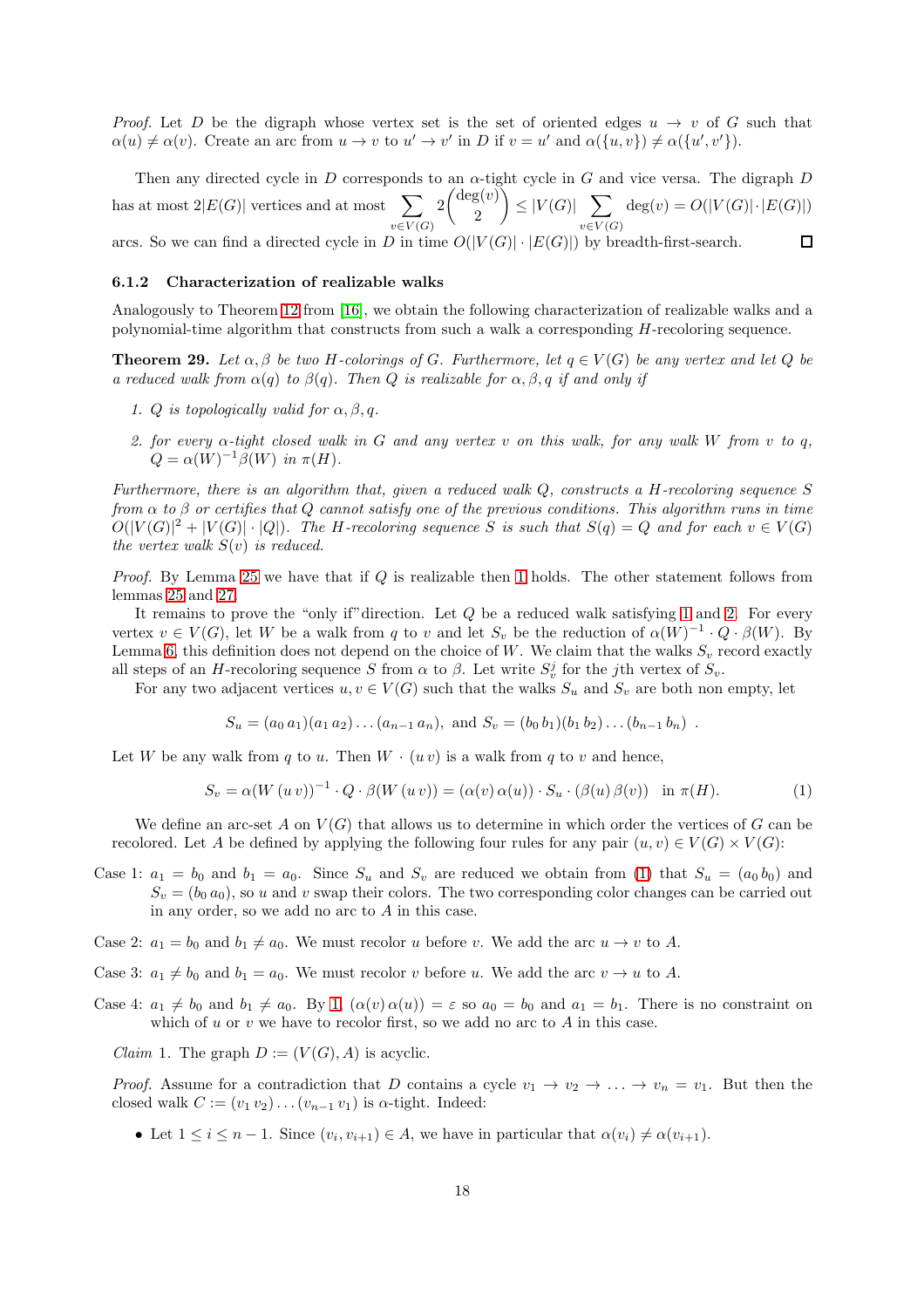<span id="page-18-0"></span>

Figure 7: The cycle  $C = (u_0 u_1)(u_1 u_2)(u_2 u_3)(u_3 u_4)(u_4 u_5)(u_5 u_0)$  is  $\alpha$ -tight, so its vertex are frozen, so letting  $W = (u_0 v_0)(v_0 v_1)(v_1 v_2)(v_2 v_3)(v_3 v_4)(v_4 q)$ , we obtain that  $Q = \alpha(W)^{-1}\beta(W)$  is the only possibly H-realizable walk for  $\alpha$ ,  $\beta$ , q. Then we can check that it is H-realizable.

<span id="page-18-1"></span>

Figure 8: The same cycle is  $\alpha$ -tight, so setting the same walk  $W = (u_0, v_0)(v_0, v_1)(v_1, v_2)(v_2, v_3)(v_3, v_4)(v_4, q)$ ,  $Q := \alpha(W)^{-1}\beta(W)$  is the only possibly H-realizable walk. Here however, Q is not topologically valid since letting  $C := (qv_0)(v_0 v_1)(v_1 v_2)(v_2 v_3)(v_3 v_4)(v_4 q)$ , we have that  $Q = \alpha(C)^{-2}$  in  $\pi(H)$  so  $Q^{-1}\alpha(C)Q = \alpha(C) \neq \alpha(C)^{-1} = \beta(C)$  in  $\pi(H)$ .

• Let  $v_{n+1} := v_2$  and  $1 \leq i \leq n-1$ . Then  $v_i \to v_{i+1} \to v_{i+2}$  implies that

$$
\alpha(v_{i+2}) = S_{v_{i+2}}^0 = S_{v_{i+1}}^1 = S_{v_i}^2 \neq S_{v_i}^0 = \alpha(v_i) .
$$

Hence, by Item [2,](#page-17-2) we have  $Q = \alpha(W)^{-1} \cdot \beta(W)$  in  $\pi(H)$  for any walk W from  $v_i$  to q. Thus  $S_{v_i} = \alpha(W) \cdot Q \cdot \beta(W)^{-1} = \alpha(W) \cdot \alpha(W)^{-1} \cdot \beta(W) \cdot \beta(W)^{-1} = \varepsilon$ . But by the construction of A, no vertex w such that  $S(w) = \varepsilon$  is incident to an arc in A; contradiction.  $\Box$ 

By the previous claim, the graph  $(V(G), A)$  is acyclic, so we may consider its vertices in topological order  $v_1 < v_2 < \ldots < v_{|V(G)|}$  on  $V(G)$ . We obtain a H-recoloring sequence from  $\alpha$  to  $\beta$  that satisfies the push-or-pull property by repeating the following until each vertex has reached its target color. For each *i* from 1 to  $|V(G)|$ , if the current color of  $v_i$  is not  $\beta(v_i)$  then recolor  $v_i$  from its current color, say  $S_{v_i}^j$ , to its next color  $S_{v_1}^{j+1}$ . The push-or-pull property of the resulting H-recoloring sequence follows from the topological ordering of the vertices of  $V(G)$ .

To conclude the proof we bound the runtime of the construction of the H-recoloring sequence. The algorithm first chooses walks to construct  $S_v$  for each  $v \in V(G)$  by breadth-first search in time  $O(|E(G)|)$ ; this also guarantees that  $|S_v| \leq 2|V(G)| + |Q|$ . Then for each edge  $uv \in E(G)$ , we check if A contains the arc  $u \to v$  or  $v \to u$  (or neither), and obtain the topological ordering of  $V(G)$  in time  $O(|E(G)|)$ . The corresponding H-recoloring sequence can be computed in time  $O(|V(G)| \cdot (|V(G)| + |Q|))$ . Observe that this algorithm allows us to decide in time  $O(|E(G)| \cdot (|V(G)| + |Q|))$  if a walk Q is H-realizable by checking the consecutive colors on each edge. If we want to output the entire  $H$ -coloring at each step, this increases the size of the output by a factor  $|V(G)|$ , so this is done in  $O(|V(G)|^2 \cdot (|V(G)| + |Q|)$ .

Figures [7](#page-18-0) and [8](#page-18-1) illustrate different cases when applying Theorem [29.](#page-17-4)

#### 6.1.3 Proof of Theorem [26](#page-16-0)

*Proof.* Recall that  $\overline{\Pi}$  is the set of all *H*-realizable walks for  $\alpha$ ,  $\beta$ , q.

We give an algorithm that decides which case of Theorem [26](#page-16-0) applies. First, apply Lemma [28.](#page-16-6) If it finds an  $\alpha$ -tight walk, then by Theorem [29](#page-17-4) there is only one possibly H-realizable walk  $Q = \alpha(W)^{-1}\beta(W)$ where W is any walk from a vertex of that cycle to  $q$ ; and we can check whether  $Q$  is H-realizable, so we conclude with  $\overline{\Pi} = \emptyset$  or  $\overline{\Pi} = Q$  in time  $O(|V(G)| \cdot |V(G)| + |Q|) = O(|V(G)| \cdot |E(G)|)$  since  $|Q| \leq |E(G)|$ .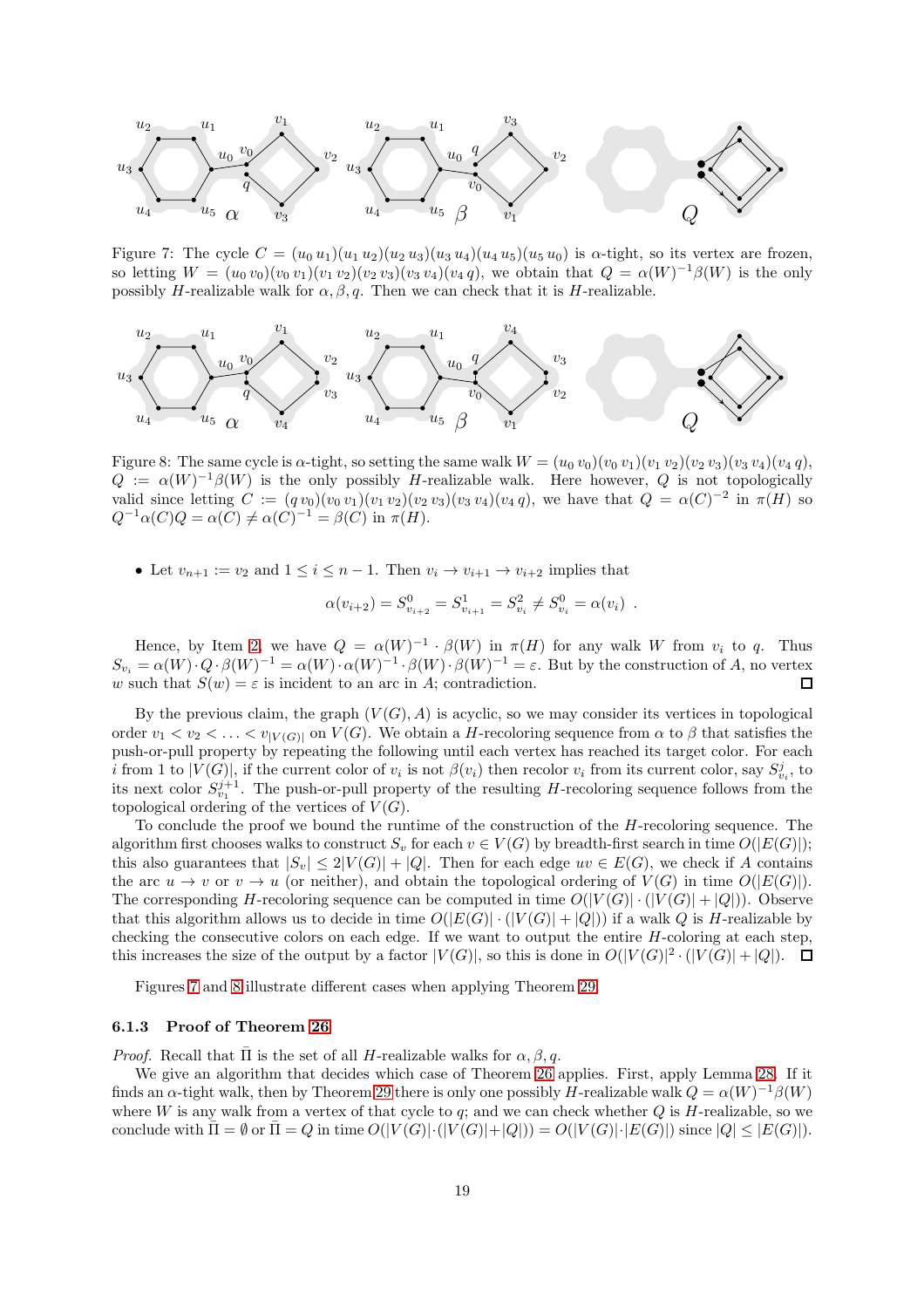If there is no  $\alpha$ -tight walk then, by Theorem [29,](#page-17-4) we have  $\bar{\Pi} = \Pi$  where  $\Pi$  is the set of topologically valid walks returned by Theorem [5.](#page-7-5)

Reading the classification of Theorem [5,](#page-7-5) we immediately see that case [4](#page-16-4) of Theorem [26](#page-16-0) occurs when  $\alpha(C) = \beta(C) = \varepsilon$  in  $\pi(H)$  for all closed walks C in G.  $\Box$ 

### <span id="page-19-0"></span>6.2 Reflexive directed graphs

For the remainder of this section let  $H$  be a fixed reflexive digraph. We also fix any reflexive instance of RECOL(H) by choosing a reflexive digraph G. Notice that if H contains no triangle of algebraic girth 1 then any H-recoloring sequence satisfies the push-or-pull property: Suppose that in a step of a H-recoloring sequence a vertex u changes its color from a to b and let v be a neighbor of u. If the color of v is not a or b during the change, then H contains the triangle of algebraic girth 1 shown in Figure [2.](#page-1-1)

Given two H-colorings  $\alpha, \beta \colon G \to H$  and  $q \in V(G)$ , we say that a walk Q from  $\alpha(q)$  to  $\beta(q)$  is H*realizable* if there is a H-recoloring sequence S satisfying the push-or-pull property such that  $Q = S(q)$ . We observed that any H-realizable walk Q is also  $\bar{H}$ -realizable. Hence, we may apply Theorem [26](#page-16-0) to determine *all* H-realizable walks and then check if one of them is H-realizable. That is, for each of the four classes of  $H$ -realizable walks in Theorem [26,](#page-16-0) we give a polynomial-time algorithm that finds a H-realizable walk in the class or indicates correctly that no such walk exists. Clearly, in Case [1](#page-16-7) of Theorem [26](#page-16-0) there is no H-realizable walk (since there is no  $\bar{H}$ -realizable walk). It remains to treat cases [2](#page-16-2) – [4](#page-16-4) of Theorem [26,](#page-16-0) which we will do separately in the next subsections.

#### 6.2.1 Case [2](#page-16-2) of Theorem [26](#page-16-0)

Let  $\alpha, \beta : G \to H$  and  $q \in V(G)$ . We suppose that we are in Case Case [2](#page-16-2) of Theorem [26.](#page-16-0) That is, the set  $\bar{\Pi}$  of  $\bar{H}$ -realizable walks for  $\alpha, \beta, q$  contains only a single walk Q (from  $\alpha(q)$  to  $\beta(q)$ ).

<span id="page-19-3"></span>**Lemma 30** (The move forward algorithm). *There is a polynomial-time algorithm that, given*  $\alpha$ ,  $\beta$ ,  $q$ , *and* Q*, determines if the walk* Q *is* H*-realizable. If so, it constructs an associated* H*-recoloring sequence of polynomial length.*

*Proof.* The algorithm proceeds as follows. Construct all walks  $S_v$  from  $\alpha(v)$  to  $\beta(v)$  by choosing walks from  $q$  to  $v$  (if  $Q$  is realizable, then it can be associated with a H-recoloring sequence whose vertex walks are the walks  $S_v$ ). For any vertex  $u \in V(G)$  and its vertex walk  $S_u = (a_0 a_1) \dots (a_{n-1} a_n)$ , we call *moving forward* u the operation that changes the color of u to its next color in  $S_u$  (if the color of u is  $a_i$ , then moving forward u changes its color to  $a_{i+1}$ ). Let v be a neighbor of u and suppose that the color of u is  $a_i$   $(i < n)$ . We write  $u < v$  if:

- the color of v is  $a_{i+1}$  (think that v is one step forward in their common walk so u needs to be pulled to the color of  $v$  first), or
- the color of v is  $a_i$  and  $u \to v \in A(G)$  and  $a_i \to a_{i+1} \notin A(H)$ , or
- the color of v is  $a_i$  and  $v \to u \in A(G)$  and  $a_{i+1} \to a_i \notin A(H)$  (think that u and v are at the same step in their walk, but the orientation of  $H$  prevents  $v$  from being pushed, so we must push  $u$  first)

So  $u < v$  means that u must move forward before v does. We say that u *is able to move forward* if there is no neighbor v of u such that  $v < u$  and if u is not at the end of  $S_u$ . Observe that moving u forward (when possible) can only enable its its neighbors to move forward. So we can deduce an algorithm to decide whether  $Q$  is realizable:

- <span id="page-19-1"></span>1. Initialization: For all arc  $u \to v \in A(G)$ , decide if gives an order  $u < v$ ,  $v > u$ , or none. For all vertex  $u \in V(G)$ , let  $b(u)$  be the number of neighbors v of u such that  $v < u$ . Also set a list M of all vertices that are able to move forward, so of vertices  $u \in V(G)$  such that  $S_u$  is non empty and  $b(u) = 0.$
- <span id="page-19-2"></span>2. While M is not empty, pick any vertex  $u \in M$  and move u forward. Then update  $S_u$  by deleting its first edge. check the changes of all arcs  $u \to v$  and  $v \to u$  to update the number of constraints  $b(v)$  (which might decrease by 1) and  $b(u)$ . If  $b(v) = 0$  and  $S_v$  is non empty, then add v to M. Similarly if  $b(u)$  is still 0 and  $S_u$  is non empty, then add u to M.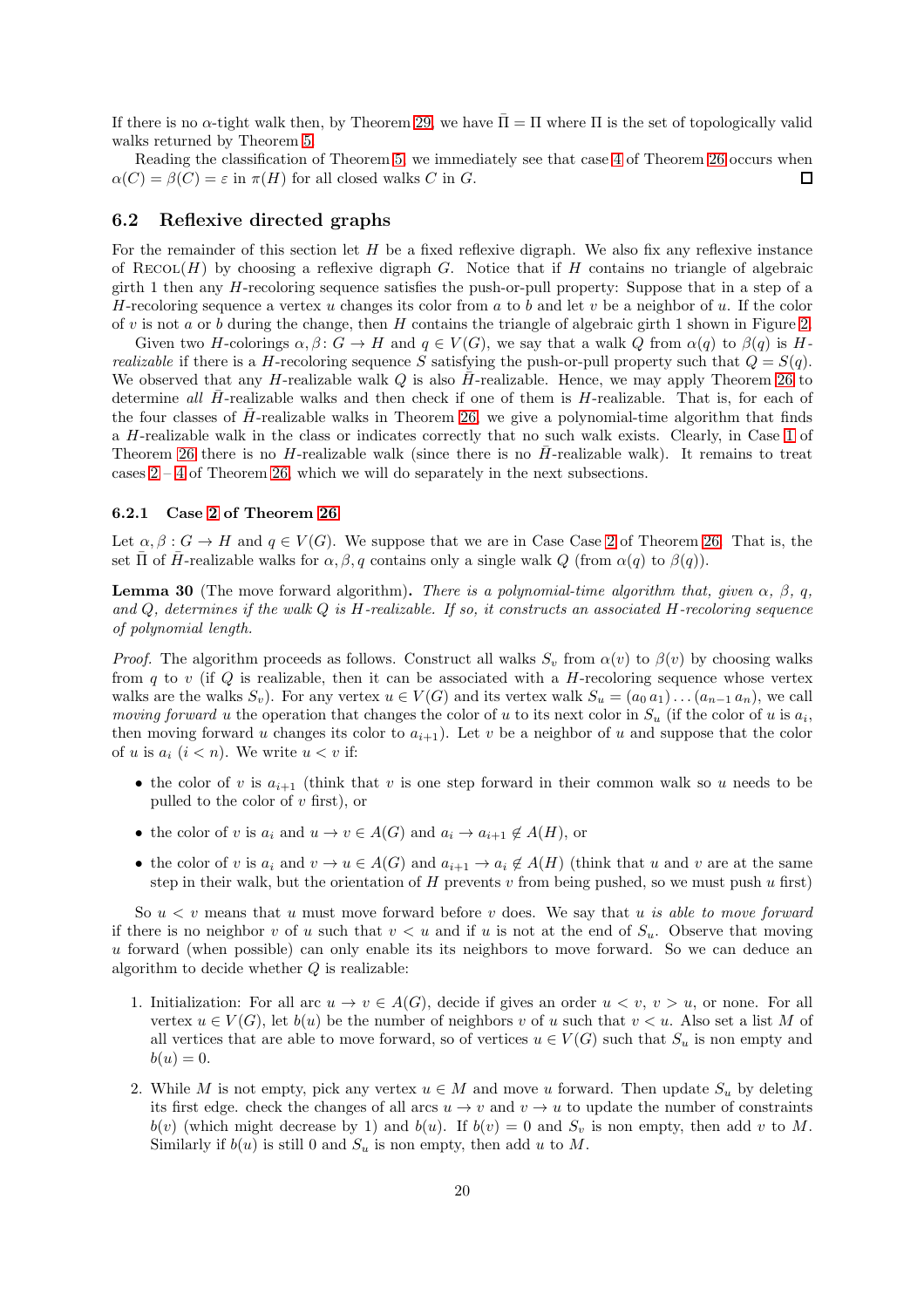This algorithm can stop for two reasons: either the last H-coloring of G is  $\beta$ , so the moves performed by the algorithm yield a H-recoloring sequence from  $\alpha$  to  $\beta$  and  $Q$  is H-realizable. Or there is a cycle  $u_1 < u_2 < \ldots u_n < u_1$  (it is possible that  $n = 2$  if there is a symmetric edge  $u_1 \rightleftarrows u_2$  and  $S_{u_1}$  or  $S_{u_2}$  is not symmetric). This means that Q is not H-realizable and the obstruction is the cycle  $(u_1u_2)...(u_nu_1)$ .

Phase [1](#page-19-1) takes time  $O(|E(G)|)$ . Phase [2](#page-19-2) will require at most  $|Q| + 2|V(G)|$  move forward for each vertex  $v \in V(G)$ , so it runs in time  $O(\sum_{v \in V(G)}(|Q| + |V(G)|) \cdot deg(v)) = O(|E(G)| \cdot (|Q| + |V(G)|)$ , which is thus the final complexity of the algorithm.  $\Box$ 

#### 6.2.2 Case [3](#page-16-3) of Theorem [26](#page-16-0)

Let  $\alpha, \beta : G \to H$  and  $q \in V(G)$ . We assume in this section that we are in Case Case [3](#page-16-3) of Theorem [26.](#page-16-0) That is, the set  $\overline{\Pi}$  of  $\overline{H}$ -realizable walks for  $\alpha, \beta, q$  is the set  $\{R^nP \mid n \in \mathbb{Z}\}$ , where  $R, P \in \pi(H)$  and R is a closed walk. We show that in order to decide whether there is a walk of the form  $R^n P$  that is H-realizable, it suffices to check the walks  $R^iP$  for all  $-N \leq i \leq N$ , where N is polynomial in  $|V(G)|$ and  $|V(H)|$ .

<span id="page-20-0"></span>**Lemma 31.** Let  $R = AR_0A^{-1}$ , such that so A is reduced and  $R_0$  is cyclically reduced. Then there exists *some*  $n_0 \in \mathbb{N}$ *, polynomial in*  $|V(G)|$  *and*  $|V(H)|$ *, such that for*  $n \geq n_0$ *, reducing the walk* 

$$
S_v = \alpha(W)^{-1} \cdot A \cdot R_0^n \cdot A^{-1} \cdot P \cdot \beta(W)
$$

*leaves the middle term*  $R_0^{n-n_0}$  *intact.* 

*Proof.* Let  $a_0 := |V(G)|/|R_0|$  and  $b_0 := |(|P| + |V(G)|)/|R_0|$ . Let  $n_0 := a_0 + b_0$ . Let W be a walk from q to v of length at most  $V(G)$ . Such a walk can be found by breadth-first-search in time  $O(E(G))$ . Let  $n > n_0$  and consider the walk

$$
S_v = \alpha(W)^{-1} \cdot R^n \cdot P \cdot \beta(W)
$$

Since  $R_0$  is cyclically reduced, we have that  $R^n$  reduces to  $A \cdot R_0^n \cdot A^{-1}$ . Furthermore, since  $n > n_0$ and  $|\alpha(W)^{-1}| \leq |W| \leq |V(G)| \leq a_0 |R_0| = |R_0^{a_0}|$ , the left term  $\alpha(W)^{-1}$  reduces at most with  $A \cdot R_0^{a_0}$ . Similarly, the right term  $P \cdot \beta(W)$  at most reduces with  $R_0^{b_0} \cdot A^{-1}$ . Finally, the middle term  $R_0^{n-n_0}$ cannot reduce in  $S_v$ .

<span id="page-20-1"></span>**Lemma 32.** *There exists*  $N \in \mathbb{N}$  *polynomial in*  $|V(G)|$  *and*  $|V(H)|$  *such that the following are equivalent:* 

- *None of the walks*  $R^n P$  *is H-realizable for*  $-N \leq n \leq N$ .
- *None of the walks*  $R^n P$  *is H*-realizable for  $n \in \mathbb{Z}$ .

In particular, we can solve  $\text{RECOL}_1(H)$  in polynomial time using the move forward algorithm of Lemma [30.](#page-19-3)

*Proof.* Decompose  $R = AR_0A^{-1}$ , with all walks reduced and  $R_0$  cyclically reduced. Apply Lemma [31](#page-20-0) to obtain  $n_0$  such that for  $n \geq n_0$ , in all generated walks

$$
S_v = \alpha(W)^{-1} \cdot A \cdot R_0^n \cdot A^{-1} \cdot P \cdot \beta(W) ,
$$

where W is a walk from q to v of length at most  $V(G)$  and a middle term  $R_0^{n-n_0}$  does not reduce. Let  $a_0 := [V(G)|/|R_0|]$ . Let  $N := n_0 + 2a_0$ . We assume that  $R^N P$  is not H-realizable and apply the move forward algorithm of Lemma [30](#page-19-3) to  $R^N P$  to get an obstruction cycle  $C = u_1 < u_2 < \ldots < u_r < u_1$  (recall that possibly  $r = 2$ ). We can wonder at what step of their respective walk the vertices of C are blocked by the obstruction.

For  $v \in V(G)$  we decompose  $S_v$  into three parts:  $\alpha(W)^{-1}AR_0^{a_0}$  is the first part.  $R_0^{n-n_0}$  is the middle part and  $R_0^{a_0} \cdot A^{-1} \cdot P \cdot \beta(W)$  the last part. Since  $|C| \leq |V(G)| \leq |R_0^{a_0}|$  we have that there cannot be two vertices  $u, v \in V(C)$  such that u is blocked before a move of the first part of  $S_u$  and v before a move of the last part of  $S_v$ .

• If all vertices are blocked before a move in the first or in the middle part of their vertex walk, then the move forward algorithm will stop at the same steps as well for any  $n \geq N$  (since all walks are the same to that step).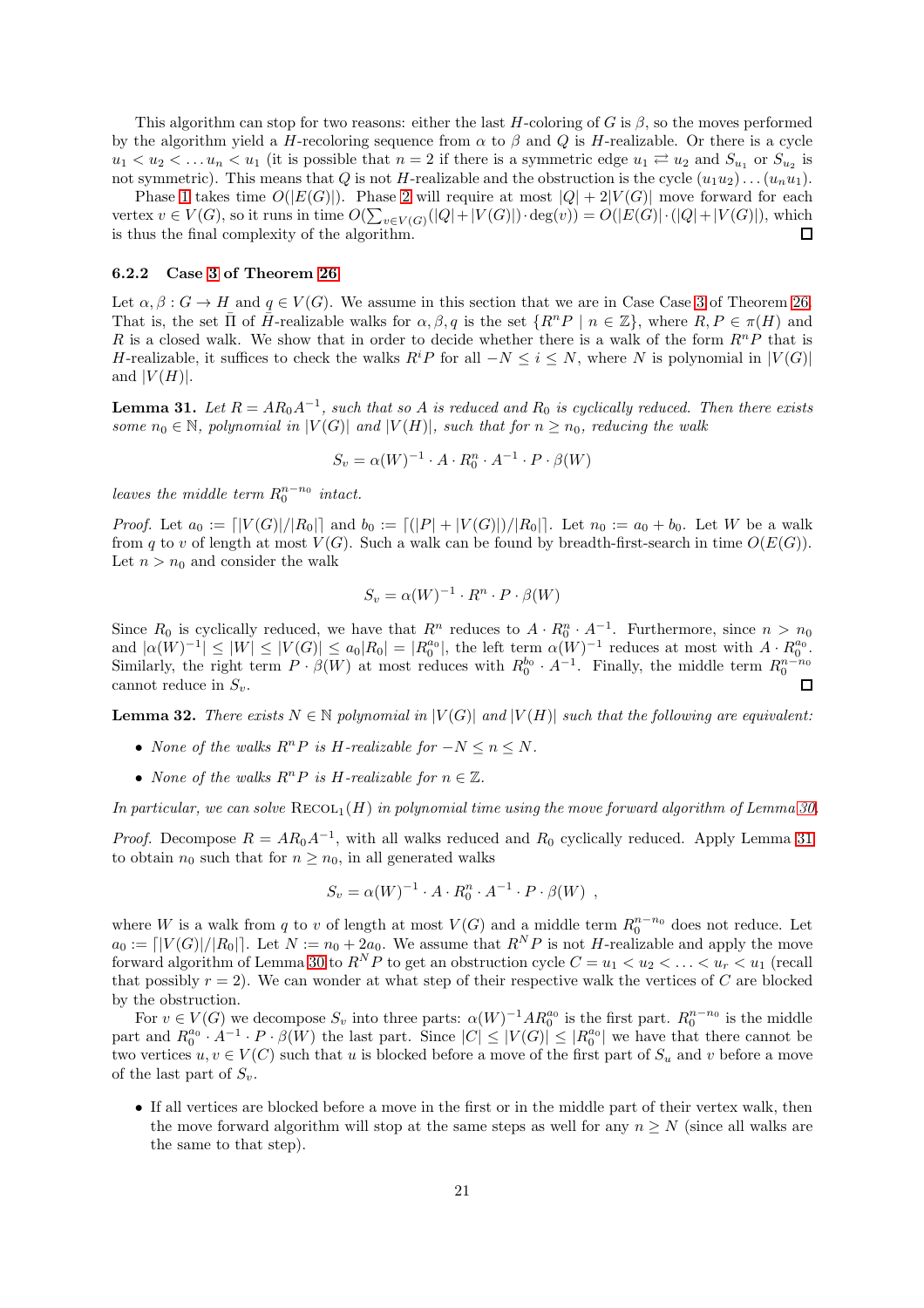• If all vertices stop before a move contained in the middle or in the last part of their vertex walks, then this means there is an obstruction in the first or in the last part of the reverse walks  $S_v^{-1}$ . So as before, using the move forward algorithm to test if that reverse walk reconfigures  $\beta$  to  $\alpha$ , it will stop at the exact same step for  $n > N$ .

In all cases, the same cycle  $u_1 < \ldots < u_r < u_1$  will be an obstruction to the move forward algorithm for  $n \geq N$ , so none of the walks  $R^n P$  is H-realizable for  $n \geq N$ . Exchanging  $R_0$  with  $R_0^{-1}$ , we obtain that the same holds for  $n\leq -N$  if  $R^{-N}$  is not  $H\text{-realizable}.$  $\Box$ 

The following lemma summarizes the previous results.

<span id="page-21-0"></span>Lemma 33. *If Case [3](#page-16-3) of Theorem [26](#page-16-0) applies then there is a polynomial-time algorithm that finds an* H*-realizable walk or concludes correctly there is none.*

*Proof.* Determine N according to [32.](#page-20-1) Then, for each  $-N \leq i \leq N$ , we can treat the walk  $R^i P$  as in Case [2](#page-16-2) of Theorem [26:](#page-16-0) we apply the move-forward-algorithm of Lemma [30](#page-19-3) to  $R^iP$ . If one of  $R^iP$  is H-realizable then we are done, otherwise we invoke Lemma [32](#page-20-1) and conclude that none of the walks  $R^iP$ is *H*-realizable for any  $i \in \mathbb{Z}$ .  $\Box$ 

Remark 34. *With Lemma [33,](#page-21-0) Case [3](#page-16-3) is treated in polynomial time. Since we apply the move forward algorithm*  $O(|N|) = O(|P| + |V(G)|) = O(|V(G)| \cdot |E(G)| + |E(H)|)$  *times, the total running time is*  $O((|V(G)|\cdot(|V(G)|\cdot|E(G)|+|E(H)|))^2).$ 

#### 6.2.3 Case [4](#page-16-4) of Theorem [26](#page-16-0)

Let  $\alpha, \beta : G \to H$  and  $q \in V(G)$ . We assume in this section that we are in Case Case [4](#page-16-4) of Theorem [26.](#page-16-0) So for any closed walk C of G, we have  $\alpha(C) = \beta(C) = \varepsilon$  in  $\pi(H)$ . Our goal is to decide if some reduced walk from  $\alpha(q)$  to  $\beta(q)$  is H-realizable.

<span id="page-21-1"></span>**Lemma 35.** Let Q be a reduced walk from  $\alpha(q)$  to  $\beta(q)$  (so Q is  $\overline{H}$ -realizable). For any vertex  $v \in V(G)$ , *let*  $S_v$  *be the reduced walk*  $\alpha(W)^{-1}Q\beta(W)$ , where W *is any walk from* q *to* v. Then Q *is* H-realizable if *and only if for any directed closed walk*  $u_1 \to u_2 \to \ldots \to u_n \to u_1$ , for each  $1 \leq k \leq n$ , the walk  $S_{u_k}$  is *symmetric*  $(n \geq 2$ , possibly  $n = 2$  and the closed walk goes forth and back a symmetric edge).

*Proof.* Assume that Q is H-realizable and let  $C = u_1 \rightarrow u_2 \rightarrow \ldots \rightarrow u_n \rightarrow u_1$  be a directed cycle. Let  $u_{n+1} := u_1$  and  $u_0 := u_n$ . Let  $1 \leq k \leq n$  and consider any color change of  $u_k$  in the *H*-recoloring sequence generated by Q, say  $(a_i a_{i+1})$ . Let  $\delta$  be the H-coloring just before this step.

- If both  $u_{k-1}$  and  $u_{k+1}$  have color  $a_{i+1}$ , then the arcs  $u_{k-1} \to u_k \to u_{k+1}$  yield  $a_i \rightleftarrows a_{i+1}$ , because  $\delta$  is a homomorphism.
- If both  $u_{k-1}$  and  $u_{k+1}$  have color  $a_i$ , then the same holds because we still have a homomorphism after the color change.
- If  $u_{k-1}$  has color  $a_i$  and  $u_{k+1}$  has color  $a_{i+1}$  then we immediately have  $a_i \rightarrow a_{i+1}$ . Considering  $\delta(C) = \alpha(C) = \varepsilon$  in  $\pi(H)$ , we obtain that  $\delta((u_{k+1} \to \dots \to u_{k-1}))$  is a path in H that contains the inverse arc  $a_{i+1} \rightarrow a_i$ . In particular,  $a_i \rightleftarrows a_{i+1}$ .
- Similarly, if  $u_{k-1}$  has color  $a_{i+1}$  and  $u_{k+1}$  has color  $a_i$ , then  $a_i \rightleftarrows a_{i+1}$ .

In any case,  $a_i \rightleftarrows a_{i+1}$ . So  $S_{u_k}$  is symmetric. This concludes the only if part.

*Conversely,* if Q is not H-realizable, then using the move forward algorithm of lemma [30,](#page-19-3) there is an obstruction closed walk  $C = (u_1u_2) \dots (u_nu_1)$  in G and let  $\delta: G \to H$  be the coloring obtained at the end of the algorithm, so we have obstructions  $u_1 < u_2 < \ldots < u_n < u_1$ . As  $\delta(C) = \alpha(C) = \varepsilon$  in  $\pi(H)$ , we can write  $\delta(C) = PP^{-1}$  in H (as walks in H, without reduction).

If P contains at least two vertices, then let  $u \in V(C)$  such that  $\delta(v)$  is an extremity of P. Say  $u := u_k$  for  $1 \leq k \leq n$ . Let  $u_p, u_q$  be the nearest vertices of  $u_k$  in both directions of C such that  $\delta(u_p) \neq \delta(u_k) \neq \delta(u_q)$ . So we have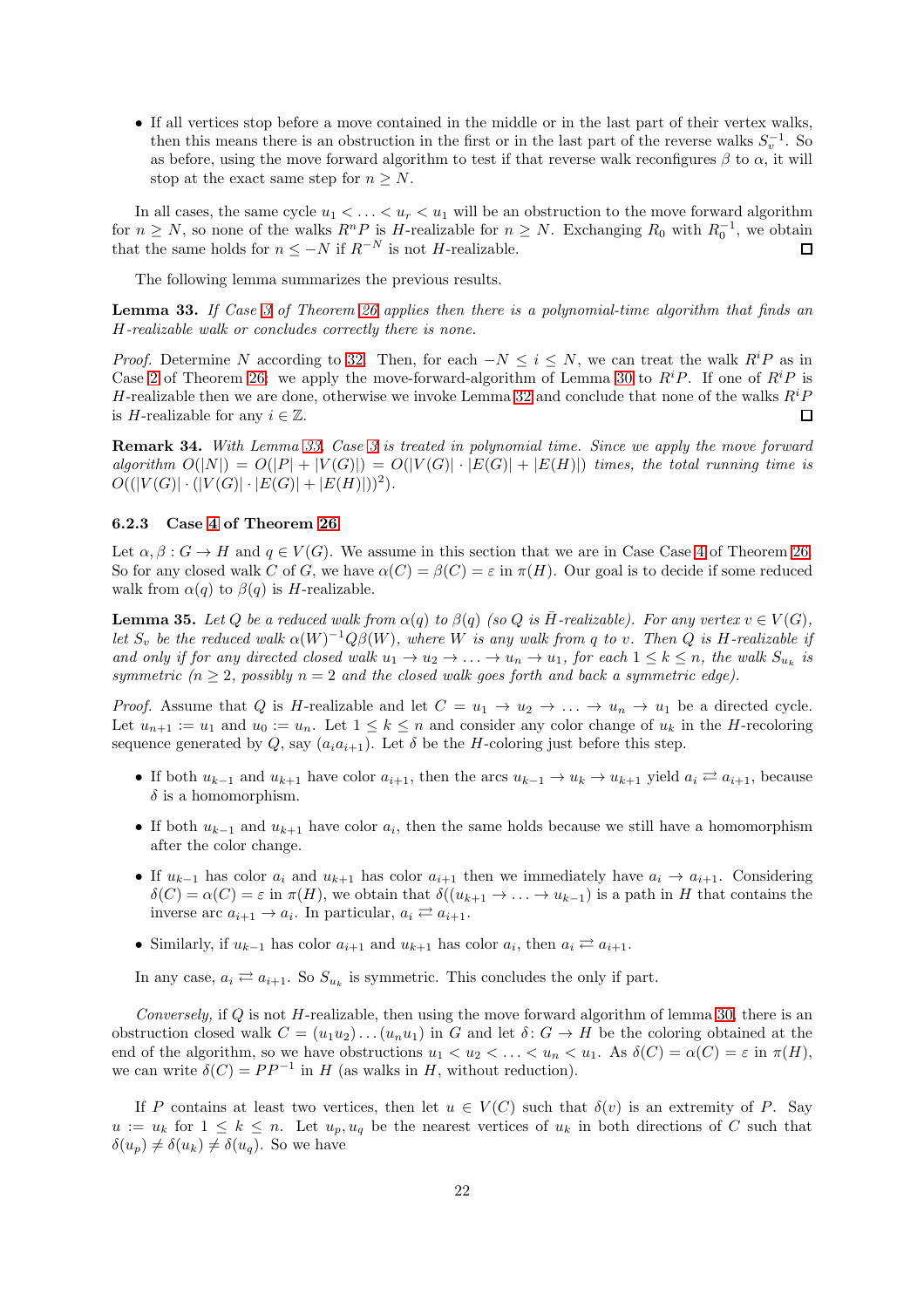$$
\delta(u_p) \neq \delta(u_{p+1}) = \ldots = \delta(u_k) = \ldots \delta(u_{q-1}) \neq \delta(u_q).
$$

Because  $\delta(u_k)$  is an extremity of P, we can state that  $\delta(u_p) = \delta(u_q)$ . But then the obstruction  $u_p < u_{p+1}$ and  $u_{q-1} < u_q$  cannot both hold. This contradicts the assumption that C is an obstruction closed walk.

So P, and then  $\delta(C)$  contains only one vertex  $a \in V(H)$ . We deduce from the push or pull property that all vertices of C have the same next move forward onto the same vertex  $b \in V(H)$ . First assume that  $u_1 \to u_2$  in  $A(G)$ , then  $u_1 < u_2$  means that  $b \to a \in A(H)$  and  $a \to b \notin A(H)$ . Considering that  $u_k < u_{k+1}$  for all  $1 \leq k \leq n$  (with  $u_{n+1} = u_1$ ), we obtain that necessarily  $u_k \to u_{k+1}$  in  $A(G)$ , so C is directed. Similarly, if  $u_1 \leftarrow u_2$ , we obtain that C is directed in the other way.

In all cases, C is a directed closed walk and the edge (ab) is not symmetric. So the walks  $S_{u_k}$  $(1 \leq k \leq n)$  are not symmetric.

#### 6.2.4 Main result on directed graphs

We can now prove the following result from which theorem [22](#page-14-2) follows immediately.

**Theorem 36.** Let H be any reflexive graph and  $\alpha, \beta$ :  $G \rightarrow H$  be two H-coloring where G is reflexive. *We can find in polynomial time a* H*-recoloring sequence from* α *to* β *that satisfies the push or pull property or conclude correctly that there is none.*

*Proof.* Pick any vertex  $v \in V(G)$  and use theorem [26](#page-16-0) to obtain a description of the set of all  $H$ -realizable walks in time  $O(|V(G)| \cdot |E(G)| + |E(H)|)$ . If there is none, we conclude that there is no H-realizable walk. If there is only one  $\bar{H}$ -realizable Q, then we only need to test Q with the move-forward algorithm of Lemma [30.](#page-19-3) In the third case, lemma [33](#page-21-0) concludes.

In case [4,](#page-16-4) apply Tarjan's algorithm to obtain in time  $O(|E(G)|)$  all strongly connected components of  $G$  and hence the set  $V'$  of all vertices that belong to some directed closed walk. By lemma [35,](#page-21-1)  $H$ realizable walks are exactly those which generate symmetric walks on  $V'$ . If  $V' = \emptyset$ , then any walk from  $\alpha(q)$  to  $\beta(q)$  is H-realizable, so we can conclude in time  $O(|E(G)|)$  using breadth-first search. Otherwise, let  $q_0 \in V'$  and use lemma [7](#page-8-4) to determine the set of walks from  $\alpha(q_0)$  that generate symmetric walks on V' with any system  $(W_v)$  of walks from q to v for all  $v \in V'$  (since  $\overline{H}$ -realizable walks are topologically valid, Lemma [6](#page-7-4) ensures that generated walks to not depend of how the walks  $W_v$  are constructed).

- If this set is empty, then there is no H-realizable walks for  $\alpha, \beta, q_0$ , so there is no H-recoloring sequence satisfying the push or pull property.
- If there is only one walk Q that is realizable for  $\alpha, \beta, q_0$ , then we can construct the wanted Hrecoloring sequence by using the move forward algorithm of lemma [30](#page-19-3) in polynomial time.
- If all walks from  $\alpha(q_0)$  to  $\beta(q_0)$  generate symmetric walks on V', then we can search for one by breadth-first search in time  $O(|E(G)|)$ . If there is none, then there is no H-recoloring sequence satisfying the push or pull property. If there is some, then the move forward algorithm can construct an associated H-recoloring sequence.

 $\Box$ 

# <span id="page-22-0"></span>References

- [1] Jae baek Lee, Jonathan A. Noel, and Mark Siggers. Recolouring homomorphisms to triangle-free reflexive graphs, 2021. [arXiv:2111.00723](http://arxiv.org/abs/2111.00723).
- <span id="page-22-1"></span>[2] Paul Bonsma and Luis Cereceda. Finding paths between graph colourings: Pspace-completeness and superpolynomial distances. *Theoretical Computer Science*, 410(50):5215–5226, 2009. [doi:10.1016/j.tcs.2009.08.023](https://doi.org/10.1016/j.tcs.2009.08.023).
- <span id="page-22-2"></span>[3] Richard C. Brewster, Jae baek Lee, and Mark Siggers. Recoloring reflexive digraphs. *Discrete Mathematics*, 341(6):1708–1721, 2018.